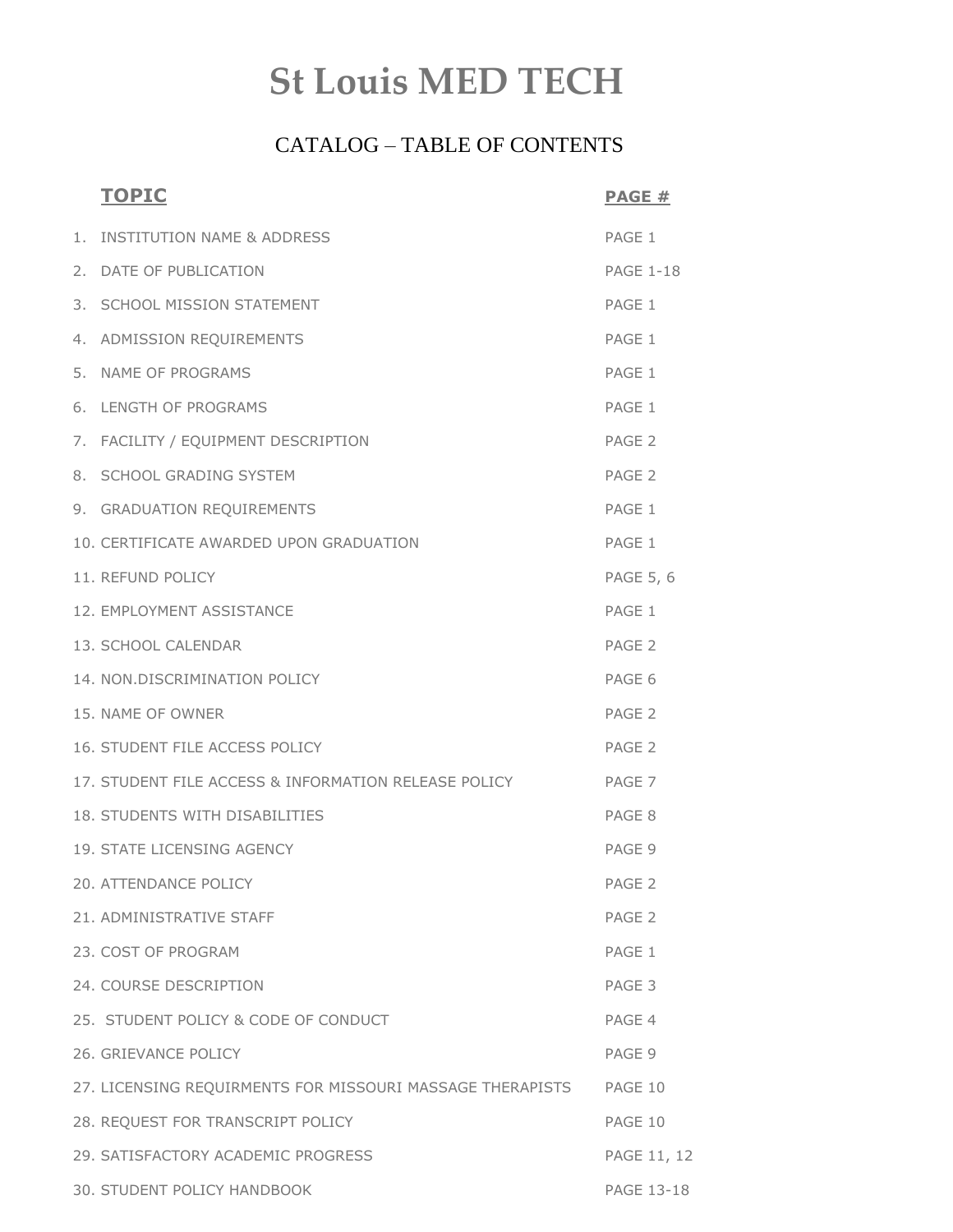## St Louis MED TECH

## 59 Grasso Plaza, St Louis MO 63123

## (314) 723-MED1

### **St Louis MED TECH – our philosophy**

We are organized as a NonProfit 501(c)(3) Public Charity, **Tuition** dedicated to the highest level of professionalism, by 600HR THERAPEUTIC MASSAGE PROGRAM a teaching team with over a century of experience in School Tuition is \$9,990 compassionately training industry professionals. The mass of the Cost is \$910 **Our Institutional History** is established by our **Kit includes: Massage Table** Executive Director. With over 30 years of industry **Multimediate Children** Milady Therapeutic Massage Book & e.platform experience, and having founded a For-Profit school Trail Guide workbook/coloring book in 2004, our Director left that institution to Tuition includes : Supplies/Products for Lab Practice establish our 501(c)(3) Non-Profit school to more Student Estimated Expenses/Supplies: Effectively & Affordably deliver a quality educational Notepad/Binder/Scrubs/Sheets/Wrap/Holster program and establish a Safe & Supportive Pens/Pencils/Highlighters/Colored Pencilsenvironment for Students & Teachers.

St Louis MED TECH prepares students to successfully complete the Licensing Examination, while preparing National MBLEx Examination students for successful careers as massage therapists.  $\frac{1}{265}$  current cost = \$265 **Program** Background Check/Fingerprinting

600 Hour Therapeutic Massage Course current cost = \$40.30 **ADMISSION REQUIREMENTS EVIOUS EVIDENCE OF Liability Insurance** 

-Minimum Age Requirement is 18 years of age. current cost = \$89

-Copy of High School Diploma or equivalency. MO Board Licensing Application

-Copy of PHOTO ID is required with proof of age.  $\blacksquare$  current cost = \$125

-Person of Good Moral character, able to pass the Required criminal background check. **METHODS OF PAYMENT**

The school, in its admission, enrollment, instruction, entitled the school of the school, in its admission, enrollment, instruction, policies, enforces a strict non-discrimination policy, entitled as Students may also request to make on the basis of sex, race, color, ethnic origin, gender, interest-free payment to the school via nationality, disability, sexual orientation, religion, and the cash or Check. handicap or veteran status. The status of the status of the status of the status of the status of the status of the status of the status of the status of the status of the status of the status of the status of the status o

PROCEDURE: All admission requirements must be and as follows: \$1000 deposit due at time of enrollment. met & students must interview with a School \$1000 payment – due on the class start date Director to complete admission process.  $+7:$  payments for \$1000 due on the 1st of the month

#### **Transfer Hour Policy:** Transfer Hour Policy:

an esthetics program from an accredited school.<br>
An official transcript must be provided for evaluation.<br>
An official transcript must be provided for evaluation. An official transcript must be provided for evaluation.

and Medical Spa employers, as well as, the **Graduation Requirements** area employer Job Boards specific to Successful completion of 600 hour program esthetician placement. Although the school does Theory testing at min 70% pass rate not guarantee employment, students have ongoing entity related Practical competencies min 70% pass rate counseling and placement assistance throughout Completion of all assignments their enrollment period, as well as, after graduation.

*St Louis MED TECH*

**Our Mission Constanting Constanting Constanting Constanting Massage Therapist expenses prior to licensing:** 

\$1000 due at time of enrollment **ADMISSION POLICY 1988 1998 12 and 1999 12 and 1999 12 and 1999 12 and 1999 12 and 1999 12 and 1999 12 and 1999 12 and 1999 12 and 1999 12 and 1999 12 and 1999 12 and 1999 12 and 1999 12 and** 

Transfer Hours: up to 150 hours may be accepted from the same that the students who fail to make payments as outlined in the student being a degree program from an accredited university or enrollment agreement can result in the student being

**Job Placement** *\** **Non-Refundable Kit Cost due 2 weeks prior to class start date** The school works with local Salon/Spa **FINANCIAL AID Available** to those who qualify

**CERTIFICATE OF COMPLETION** is issued upon Graduation

*does not accept Ability to Benefit students* Transcript is issued within 5 business days of graduation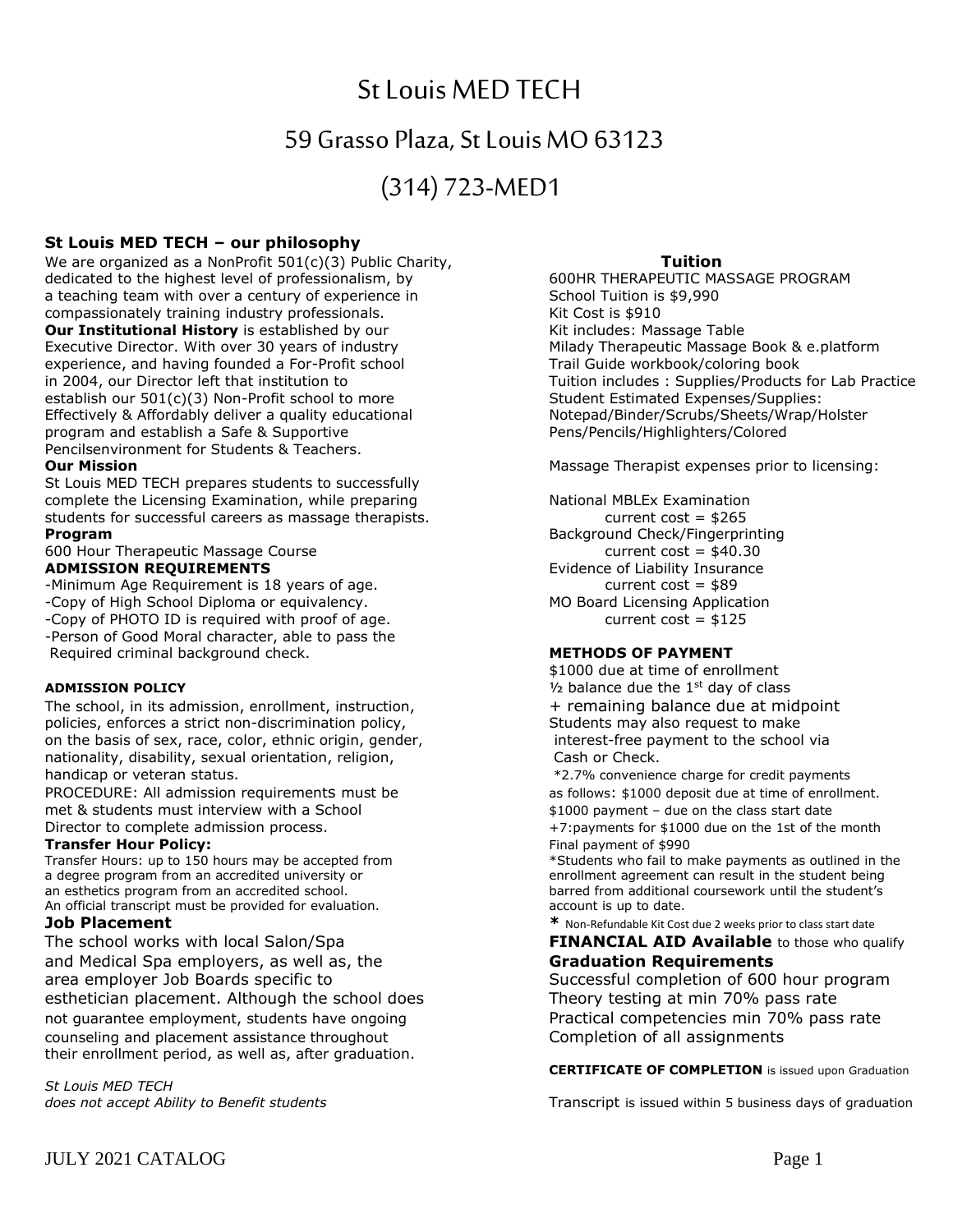### **Student Clinic Services**

St Louis MED TECH believes that your confidence and future *CLASS STARTS:* success in your chosen field comes by practicing the skills **2022 school start dates** you will learn. The school will promote services & events for supervised clinic practice on the public, but all  $FEBRUARY 28<sup>TH</sup>$ , 2022 students are expected to execute client-building activities AUGUST 22<sup>ND</sup>, 2022 to ensure that their individual clinic practice goals are met

The school practices full compliance with the Labor Day : September 5 Family Educational Rights & Privacy Act of 1974 Summer Break : June 20-24 (Buckley Amendment) and will not release student Thanksgiving : November 28-29 records information to any third party without the Holiday Break Dec 19 – Jan 7 student's written consent except where required by law.

Students may request to review their files on school The Institution is over 6000 square feet grounds with 24 hour written notification to director. with multiple classroom areas, demonstration **ATTENDANCE POLICY Results and a separate clinic area with 5 treatment ATTENDANCE POLICY** 

Students must be in the classroom prepared to rooms. The institution is conveniently located in begin class on time. Students are required to call south St Louis County with easy highway access. in any tardies or absences prior to class start time. The school has a primary presentation classroom Students must have prior approval if absence is going equipped with white boards & projector for power to exceed 5 days*.* Students have 10 business days to point presentations and dvd presentations. make-up time missed. Students may request a corrective Demo/Technology areas are equipped with action plan to make-up hours. Failure to follow plan can flat screen tv's & white boards for presentation. result in termination. Make-up time is allowed during The Lab is equipped with three massage tables extended clinic hours. Students must clock 600 contact and professional massage therapy products hours to graduate. **INSTITUTION GRADING SYSTEM**

Day Program: Monday-Wednesday 9:00am-3:40pm THEORY & PRACTICAL WORK Night Program : Monday - Thursday 4:30pm-9:30pm Graded according to following scale

Students have the option of up to two:30 day approved Below 60 F FAILING LOA's, provided it is within a 180 day timeframe. The contract Students must maintain a C Grade Average Period will be extended for the same period of the LOA. (minimum 70% in theory and practical work) **PROGRAM LENGTH The construction of the considered making satisfactory progress.** 

Program  $= 20$  hours per week for 30 weeks  $*T$ he Satisfactory Academic Progress Policy \*Maximum time to complete all graduation requirements is distributed during Orientation and is available is 45 weeks. Students who extend past 30 weeks upon request to prospective students of the regular program schedule, without an approved absence or leave of absence, must pay \$16 per hour to make up missed time

Faculty: Teacher: Student Ratio = 1:12 Terri C May Shelley Goeddel: Licensed Physical Therapist Alana Archdekin Lori Wallis: Licensed Massage Therapist Eileen Love Terri C May: Licensed MO Instructor Marilyn Beck: Licensed Registered Nurse *St Louis Med Tech is a 501(c)(3)NonProfit* 

give & receive lab practice and clinical practice on the public.

#### **2022 Holiday Schedule\***

**STUDENT RECORDS** Memorial Day : May 30

### **RELEASE OF INFORMATION INSTITUTION DESCRIPTION**

The following factors will be measured to determine academic progress: 90-100 A EXCELLENT 80-89 B GOOD 70-79 C SATISFACTORY **LEAVE OF ABSENCE POLICY** 60-69 D UNSATISFACTORY

St. Louis Med Tech Directors:

TEACHING METHODS utilize theory lectures/videos, demonstration, *Public Charity Educational Institution*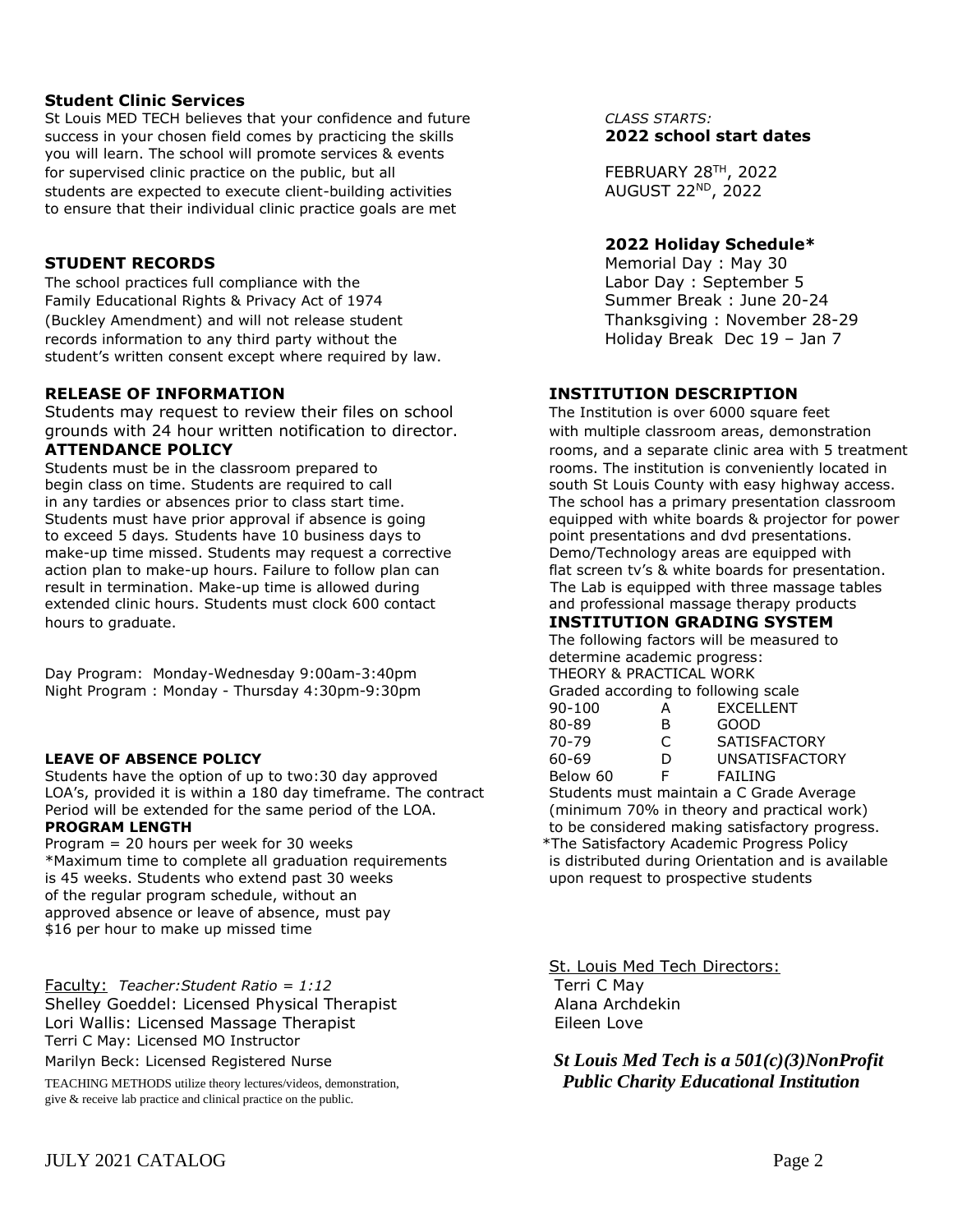## **COURSE DESCRIPTION SCHOOL OF THERAPEUTIC MASSAGE – 600 HOUR PROGRAM**

**Program Objective**

The School provides a Massage Course designed to meet state & national certification requirements. The course presents Therapeutic Massage and Bodywork content with Theory Lectures, Live Demonstrations, and Supervised Clinical Practice, to prepare graduates for successful personal and professional development. Certificate of Completions is awarded after successful completion of 600 contact hours, theory testing at a minimum 70% pass rate, practical competencies minimum 70% pass rate, and completion of all assignments.

#### **Program Overview**

The core curriculum of the Massage Course offers training in foundations of therapeutic massage, professional ethics, anatomy and physiology, kinesiology, pathology, sanitary and safety practices, universal precautions, advanced massage techniques, ethics & business practices, therapeutic relations, clinical charting, and other somatic therapies.

- Each clock hour consists of 50 minutes of classroom, lab, or clinic instruction.
- Students must demonstrate substantial progress and competency, as approved within the course of study, and pass their theory and practical testing with a minimum 70% average
- Students must pass the Massage & Bodywork Licensing Examination and submit to a Background Check in order to apply for licensing in the state of Missouri or Illinois. Students must also have received training and certification for First Aid CPR (cardiopulmonary resuscitation) prior to applying for licensing.
- Students should review the FSMTB MBLEx Exam requirements prior to enrolling in a massage therapy course.

### **Program Outline**

| Course Code:              | Course Title                                   | Hours |
|---------------------------|------------------------------------------------|-------|
| MT:101                    | Massage Therapy Foundations                    | 100   |
| MT:125                    | Sanitary and Safety Practices, First Aid & CPR | 50    |
| MT:201                    | Advanced Massage Therapy Techniques            | 100   |
| MT:210                    | Anatomy, Physiology, Pathology, & Kinesiology  | 100   |
| MT:225                    | Ancillary Therapies                            | 50    |
| MT:250                    | Professional Ethics and Business Practices     | 50    |
| MT:200                    | Student Therapeutic Massage Clinic             | 150   |
| <b>TOTAL COURSE HOURS</b> | 600                                            |       |

#### **COURSE OBJECTIVES & DESCRIPTIONS**

- MT:101 **Massage Therapy Foundations**: this course provides a historical overview of massage and a description of the requirements for the practice of therapeutic massage. This course covers the effects, benefits, indications, and contraindications of massage, and includes information on equipment and products. Students will also learn body mechanics, proper client data collection, professional standards, to include, modesty and proper draping. Prerequisite: Acceptance into the Therapeutic Massage program
- MT:125 **Sanitary and Safety Practices, First Aid with CPR Certification**: this course covers Universal Precautions, massage for special populations, HIV transmission and prevention, OSHA compliance and requirements for massage therapy business, basic first aid for commonly encountered acute injuries and illness, and CPR certification. Prerequisite: Acceptance into the Therapeutic Massage program
- MT:201 **Advanced Massage Therapy Techniques**: this course gives instruction on classical massage movements, application of massage techniques, complete body massages, massage in spa setting, massage in medicine, and clinical massage techniques. Prerequisite : MT101
- MT:210 **Anatomy, Physiology, Kinesiology & Pathology**: this course provides a basic understanding of the human body in relation to the application of massage therapy, with an overview of all body systems and how massage applications affect the structure and function of these same body systems. Students learn the Wellness Model and develop a personal Self-Care Plan. Prerequisite : Acceptance into the Therapeutic Massage program
- MT:225 **Ancillary Therapies**: this course gives instruction on ancillary therapies, such as: lymph massage, therapeutic procedure athletic/sports massage, hydrotherapy, and other somatic therapies.. Prerequisite : MT101
- MT:250 **Professional Ethics and Business Practices**: this course is the study of state & federal regulatory requirements governing the practice of massage. It includes a study of professional ethics & standards of practice integral to the massage therapy profession. Students will also learn communications and therapeutic relations, documentation, legalities of the massage therapy profession, prepare a Code of Ethics & Business Plan. Prerequisite: MT101
- MT:200 **STUDENT THERAPEUTIC MASSAGE CLINIC**: this course is designed to provide students with opportunities to apply skills obtained in the classroom in a clinic setting. Operations, client-building & retention, and the practice of skill sets is required. MBLEx preparation & review. Students will prepare a Professional Development Plan. Prerequisite: MT101 & MT102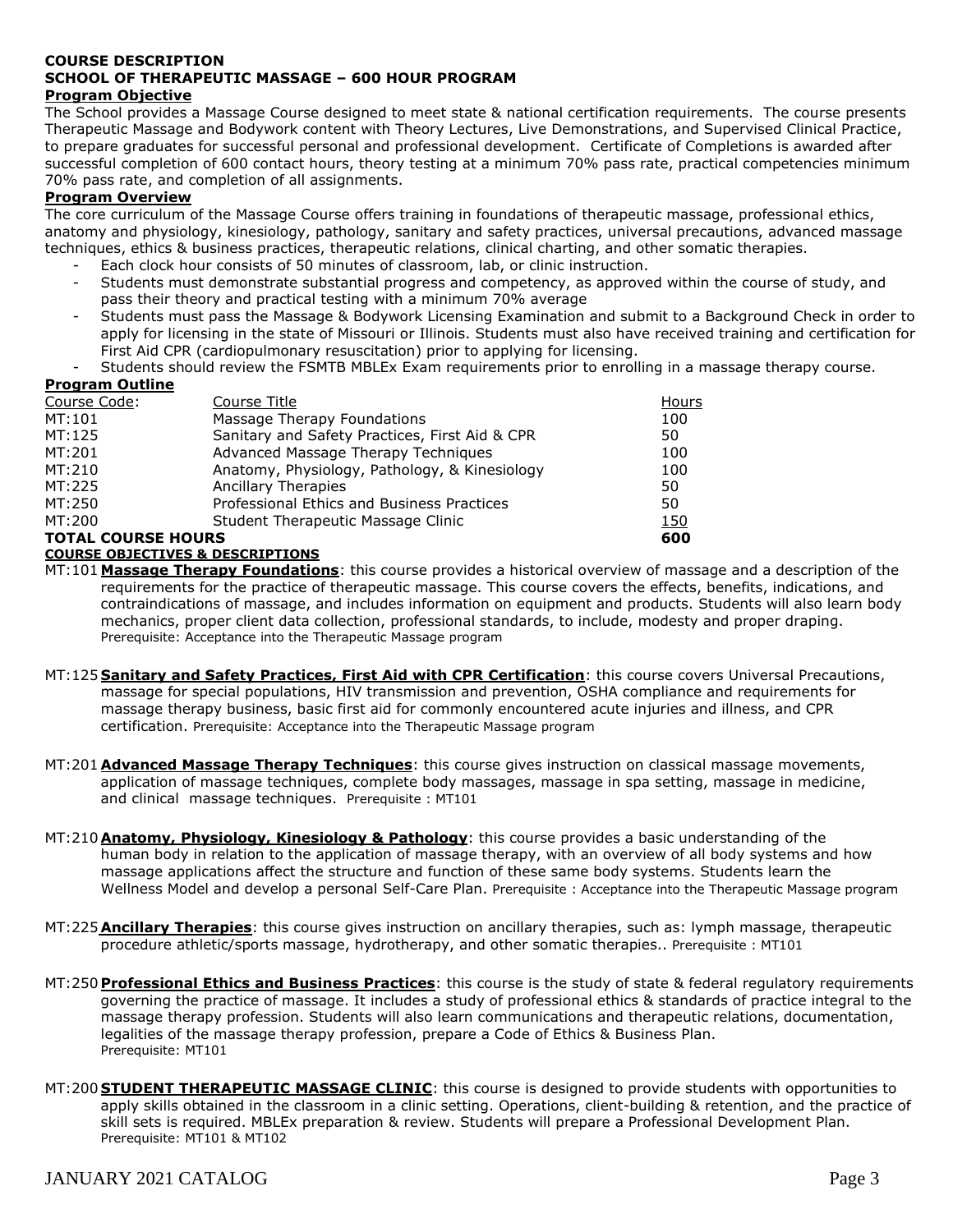### **STUDENT POLICIES & CODE OF CONDUCT**

The St. Louis Med Tech Code of Student Responsibility and its policies exist to facilitate the educational process for you and the other students and to ensure a safe, fair, and successful experience for all students, staff, and faculty.

St. Louis Med Tech Code of Student Responsibility reads as follows: I understand that I am required to comply with policies and procedures of the school, and rules introduced during the orientation. I know that my behavior must respect the values and norms of the school while promoting the safety and wellbeing of other students and my school's faculty and staff. I will strive to ensure that my behavior supports the educational environment at all times.

#### **EXPECTATIONS OF STUDENT CONDUCT:**

Any student who engages in inappropriate conduct will be in violation of this Code of Student Responsibility and will be subject to a conduct review and possible termination.

*While it is impossible to outline all forms of inappropriate conduct, what follows is a non-exclusive list of the more common examples:*

1. Criminal or Violent Behavior or Violations of any policies or regulations – all published policies and posted notices

2. Violation of safety practices – action or inaction that might cause or lead to injury or death to oneself or any other person; threat or cause of harm; self-endangerment. Any activity expressly prohibited by the school or the terms of the school's insurance policy 3. Any conduct which threatens the school's ability to function or maintain positive relations, including but not limited to, inappropriate behavior or defamatory statements in blogs, social media, or other public media.

4. Failure to comply with reasonable directions from staff (or designees)

5. Theft – attempted or actual theft or possession of items belonging to another or unauthorized use of other's property.

6. Unauthorized entry – inappropriate use of keys or facilities.

7. Inappropriate use of school technology including but not limited to computers or wireless internet, and including but not limited to actions such as illegal downloading of copyrighted material, computer piracy, or using technology to threaten or cause harm. 8. Damage – causing damage to school property or the property of any vendor partners, any person, or the public domain.

9. Possession or use of any weapon, fireworks, incendiary device or explosive device.

10. Disorderly conduct – obstruction or distraction of the educational process, lewd or indecent behavior, breach of peace, physical abuse or threat, intimidation or coercion, etc. Also includes retaliation against any individual who reports any violations of the Code of Student Responsibility or any individual who participates in any investigation of such reports.

11. Stalking or Hazing – Behavior that is disturbing or distressing to others including but not limited to stalking or hazing. Stalking is defined as willful and unsolicited following or harassing of another individual through any means. Hazing is defined as any act which endangers the mental or physical health or safety of another person for the purpose affiliation with a group. Stalking or hazing can include actions in person, via social media, or through other electronic means.

12. Bias-related behavior or personal abuse – use of language, images, signs, symbols, threats, or physical behavior that directly or indirectly demonstrates hostility or contempt toward a person or group on the basis of actual or perceived identity. Behavior that exceeds the bounds of appropriate discourse and civil conduct. Harassment of another because of his/her race, sexual orientation, ethnic background, religion, expression of opinion, or other personal characteristics. Actions that would reasonably tend to cause alarm, anger, fear, or resentment in others, or that would endanger the health, safety, and welfare of another.

#### **The School Director has full power and authority to prescribe rules and regulations to govern student life and to take emergency measures to protect the health and safety of students and/or school employees:**

*The following section describes sanctions available in response to violations of any Code of Conduct that applies to students. The listing is not inclusive of all options which the school may choose to exercise:*

1. Reprimand: A written or verbal communication which gives official notice to the Student that any subsequent offense against a Code of Conduct may carry heavier penalties because of this prior infraction.

2. General Probation: An individual may be placed on General Probation when involved in a minor disciplinary offense; General Probation has two (2) important implications: the individual is given a chance to show capability and willingness to observe the Student Code of Conduct without further penalty, and, if the individual errs again, further action will be taken. This probation will be in effect for no more than one (1) term.

3. Restitution: Students may be responsible for paying for damaging, misusing, destroying, or losing property belonging to the Institution, Institution personnel, visitors, or Students.

4. Suspension: Exclusion from all Institution privileges and activities for a specified period of time. This sanction is reserved for those offenses warranting discipline more severe than probation, or for repeated misconduct. Students who receive this sanction must request and get specific written permission from the School Director before returning.

5. Termination: Dismissing a Student for an indefinite period of time.

#### **STATEMENT OF ACADEMIC INTEGRITY**

St. Louis MED TECH recognizes that the core value of academic integrity is essential to all activities of an academic community and provides the cornerstone for teaching and learning. It is characterized by upholding the foundational principles of honesty, equity, mutual responsibility, respect, and personal integrity. Advancing the principles of academic integrity is essential because doing so enhances academic discourse, the quality of academic work, institutional operations, and the assessment of educational goals.

Student Services do not include in-house counseling or campus housing, although, information on referrals for both are available at the front desk. Individual Tutoring is available upon request.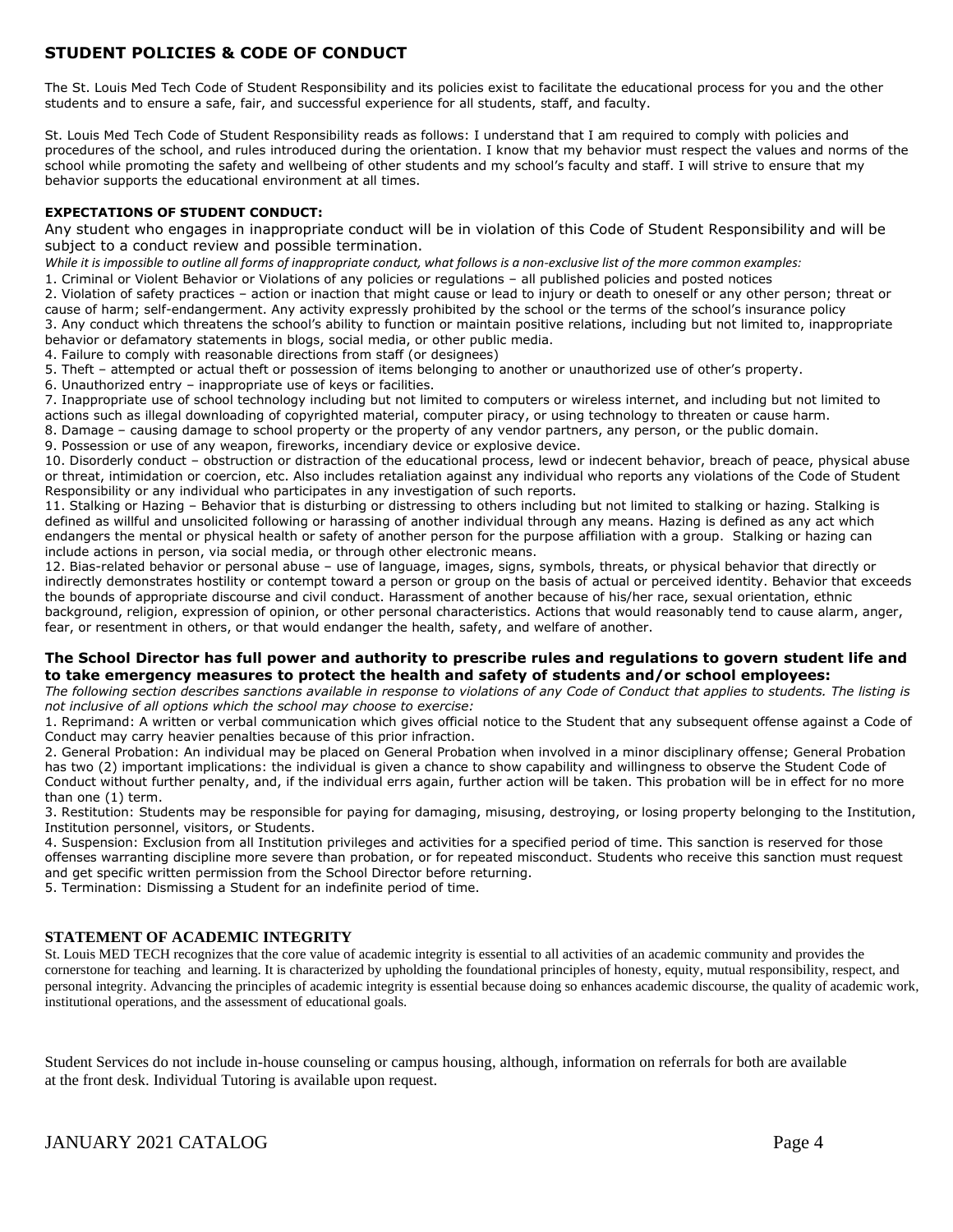### **WITHDRAWAL AND SETTLEMENT POLICY**

St. Louis Med Tech Withdrawal and Settlement Policy applies to all terminations for any reason, by either party, including student decision, program or course cancellation and school closure.

Any monies due applicant or student shall be refunded within 45 days of official cancellation or withdrawal: Official cancellation or withdrawal shall occur on the earlier of the dates that

- 1. An applicant is not accepted by the school. This applicant shall be entitled to a refund of all monies paid
- 2. A student (or in the case of a student under legal age, his/her parent or guardian) cancels his/her contract and demands his/her money back in writing, within three business days, (excluding Saturdays, Sundays, and holidays) of the signing of the enrollment agreement. In this case all monies collected by the school shall be refunded. Withdrawal notice is to be sent to the attn: School Director.
- 3. A student notifies the School Director, in writing of his/her withdrawal.
- 4. A student on an approved leave of absence notifies the school that he or she will not be returning. The date of withdrawal shall be the earlier of the date of expiration of the leave of absence or the date the student notifies the school in writing that the student will not be returning (as indicated by date of postmark): or
- 5. A student is expelled by the school.
- 6. In type 2, 3, 4, or 5 official cancellations or withdrawals, the cancellation date will be determined by the postmark on written notification, or the date said information is delivered to the school administrator/owner in person.
- 7. Any monies due a student who unofficially withdraws from school shall be refunded within 45 days of a determination by the school that the student has withdrawn without notifying the school. To determine unofficial withdrawals, the school will monitor each student's completion of class participation in learning activities (such as class assignments, examinations, tutorials, computer-assisted instruction, and participation in academic advisement or other academically-related activities). School will calculate attendance per scheduled hours from school start date to determine amount of student refund.
- 8. Mitigating circumstances may warrant a refund to the student that may exceed the minimum refund guidelines. A determination will be made by the School Director.

#### PROGRAM CANCELLATION POLICY

If the program is canceled subsequent to a student's enrollment, and before instruction in the program has begun, the school shall at its option:

- 1. Provide a full refund of all monies paid; or
- 2. Provide completion of the program

#### TERMINATION BY INSTITUTION

St. Louis Med Tech retains the right to terminate a student should it be discovered that a student is cheating on any tests, or if the student is stealing products, supplies, or monies from the school. A student will also be terminated if the student physically assaults another student or staff member.

#### NOTICE OF THE POLICIES

The enrollment agreement outlines the obligations of both the school and the student, and provides details of the cancellation and settlement policy of the school. A copy of the enrollment agreement and withdrawal and settlement policy is furnished to the applicant before payment is made. No enrollment agreement is binding until it has been accepted in writing by an appropriate official at the school. The school's cancellation and settlement policy is printed in the school catalog.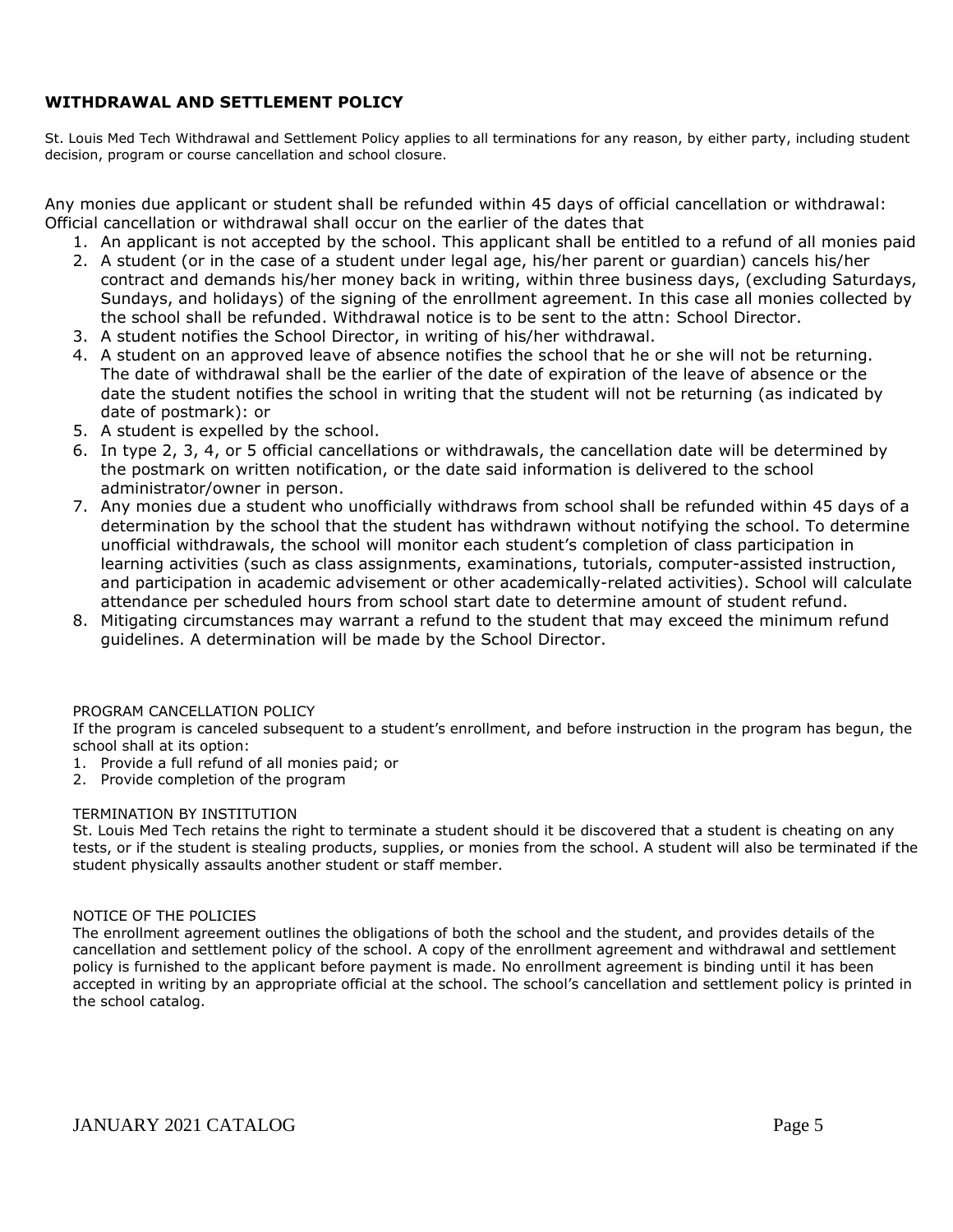### REFUND POLICY

The school's refund/collection procedures follow ethical business practices. The school's withdrawal and settlement policy is acknowledged in all refund/collection correspondence regarding cancellation and settlement form the school itself, banks, collection agencies, lawyers, or any third parties representing the institution.

#### TUITION ADJUSTMENT GUIDELINE

|     | Percentage length scheduled<br>to total length of program | Amount of Tuition<br>owed to school |
|-----|-----------------------------------------------------------|-------------------------------------|
|     | $0.01\%$ to 4.9%                                          | 20%                                 |
| 5%  | to $9.9\%$                                                | 30%                                 |
|     | 10% to 14.9%                                              | 40%                                 |
| 15% | to 24.9%                                                  | 45%                                 |
| 25% | to 49.9%                                                  | 70%                                 |
| 50% | and over                                                  | 100%                                |
|     |                                                           |                                     |

Estimated Program Length : 30weeks (600 hours)  $*$  Program cannot be longer than  $1\frac{1}{2}$  times the estimated 30 week class time frame Education Contract is for maximum 45 week period Additional tuition fees will apply if student extends past the 30 week contract period Additional tuition fees are charged at \$16.00 per hour for hours clocked after 30 weeks

Refunds are calculated based on Scheduled Hours contracted at time of termination

#### NOTICE OF NONDISCRIMINATION

.

St. Louis Med Tech is committed to a policy or nondiscrimination involving equal access to education and employment opportunity to all regardless of sex, race, age, color, ethnic origin, gender, nationality, disability, sexual orientation, religion, handicap or veteran status. St. Louis Med Tech is a place where freedom of expression and civility are encouraged.

The administration further extends its commitment to fulfilling and implementing the federal, state and local laws and regulations as specified in Title IX and Section 504 of the Rehabilitation Act and the American with Disabilities Act. For assistance in these areas, contact the Executive Director, St. Louis Med Tech, 59 Grasso Plaza, St Louis MO 63123, 314-723-MED1, or director, Office of Civil Rights, HHS, Washington, D.C. 20201.

NONDISCRIMINATORY POLICY : St. Louis MED TECH admits students of any sex, race, age, color, ethnic origin, gender, nationality, disability, sexual orientation, or religion.to all the rights, privileges, programs, and activities generally accorded or made available to students at the school. It does not discriminate on the basis of sex, race, age, color, ethnic origin, gender, nationality, disability, sexual orientation, or religion. in its administration of its educational policies, scholarship and loan programs, and other school-administered programs.

St Louis MED TECH maintains a STRICT POLICY AGAINST SEXUAL HARASSMENT and is committed to providing a safe environment for all its employees and students, free from discrimination on any ground and from harassment at school, including sexual harassment. We will treat all incidents seriously and promptly investigate all allegations of sexual harassment. Any person found to have sexually harassed another will face disciplinary action, up to and including dismissal. All complaints of sexual harassment will be taken seriously and treated with respect and in confidence. No one will be victimized for making such a complaint. Sexual Harassment is defined by behavior characterized by the making of unwelcome and inappropriate sexual remarks or physical advances in a workplace or other professional or social situation. Our school has a sexual harassment zero-tolerance policy.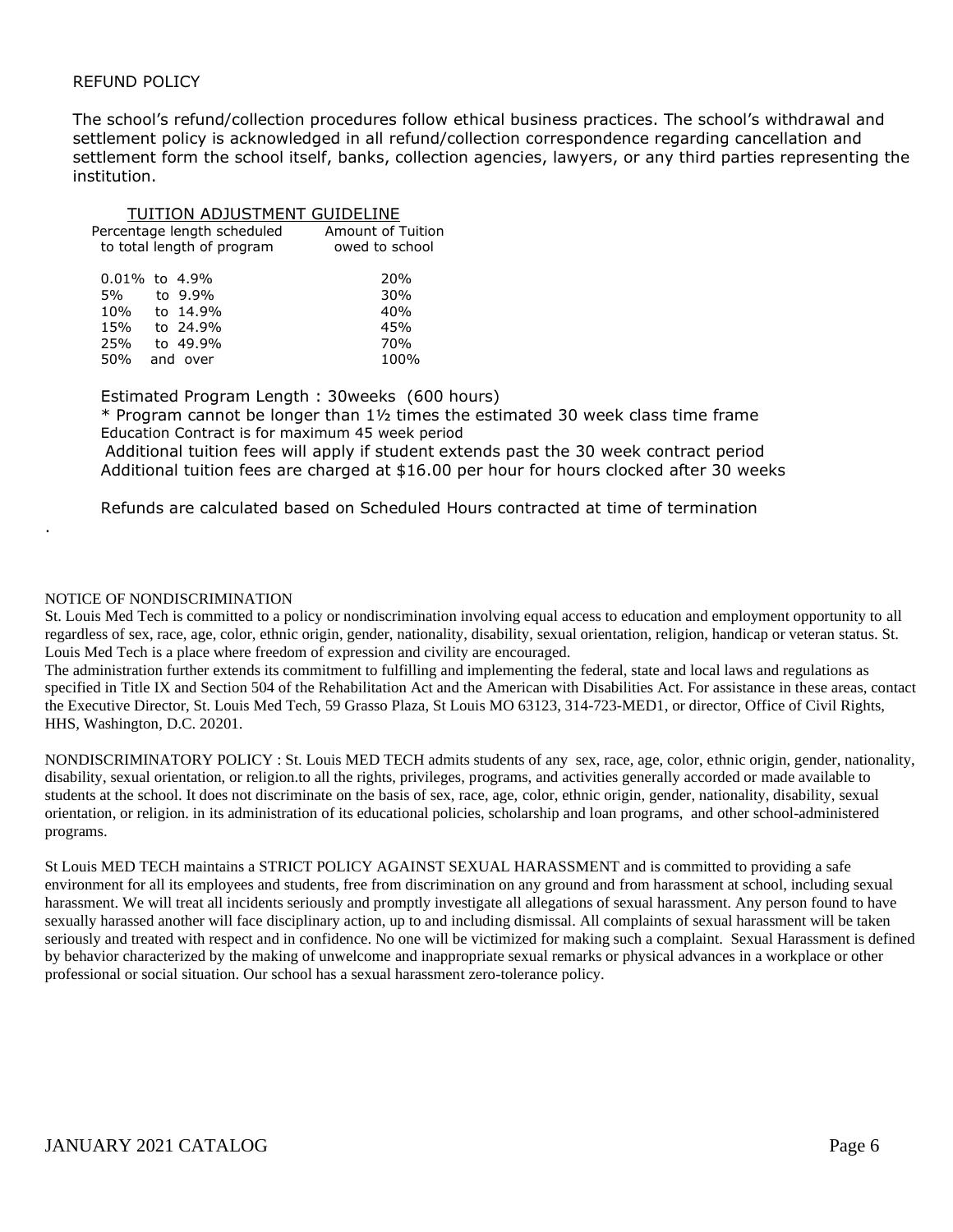### **STUDENT FILE ACCESS AND RELEASE OF INFORMATION POLICY**

#### **STUDENT RECORDS**

Personal student files will be held in confidence and only disclosed to appropriate school administrative personnel as needed. All pertinent information will be held during enrollment and for one month after graduation.

#### **RELEASE OF INFORMATION**

Students may request to review their files on school grounds with 24 hour written notification to director.

#### **RELEASE OF INFORMATION TO THIRD PARTY**

A Release of Student Information Form MUST be completed EACH time the school wants or has a need to release information from the student file to a third party.

#### **Notification of Student's Rights Under FERPA Law**

The Family Educational Rights and Privacy Act (FERPA) affords students certain rights with respect to their education records. These rights include:

(1) The right to inspect and review the student's education records within 45 days of the day the school receives a request for access. A student should submit to the Executive Director or other appropriate official, a written request that identifies the record(s) the student wishes to inspect. The school official will make arrangements for access and notify the student of the time and place where the records may be inspected. If the records are not maintained by the school official to whom the request was submitted, that official shall advise the student of the correct official to whom the request should be addressed.

(2) The right to request the amendment of the student's education records that the student believes is inaccurate, misleading, or otherwise in violation of the student's privacy rights under FERPA.

A student who wishes to ask the school to amend a record should write the school official responsible for the record, clearly identify the part of the record the student wants changed, and specify why it should be changed. If the school decides not to amend the record as requested, the school will notify the student in writing of the decision and the student's right to a hearing regarding the request for amendment. Additional information regarding the hearing procedures will be provided to the student when notified of the right to a hearing.

(3) The right to provide written consent before the school discloses personally identifiable information from the student's education records, except to the extent that FERPA authorizes disclosure without consent.

The school discloses education records without a student's prior written consent under the FERPA exception for disclosure to school officials with legitimate educational interests. A school official is a person employed by the school in an administrative, supervisory, academic or research, or support staff position (including law enforcement unit personnel and health staff); a person or company with whom the school has contracted as its agent to provide a service instead of using school employees or officials (such as an attorney, auditor, or collection agent); a person serving on the Board of Trustees; or a student serving on an official committee, such as a disciplinary or grievance committee, or assisting another school official in performing his or her tasks.

A school official has a legitimate educational interest if the official needs to review an education record in order to fulfill his or her professional responsibilities for the school.

(4) The right to file a complaint with the U.S. Department of Education concerning alleged failures by the school to comply with the requirements of FERPA. The name and address of the Office that administers FERPA is: Family Policy Compliance Office,<br>U.S. Department of Education, 400 Maryland Avenue, SW, Washington, DC 20202-5901 (212) 401-2057 U.S. Department of Education, 400 Maryland Avenue, SW, Washington, DC 20202-5901

**Release of Information Policy:** *pursuant to the Family Educational Rights and Privacy Act of 1974* The FERPA is a Federal law designed to protect the privacy of the student's educational records. The law applies to all schools which receive funds under an applicable program from the U.S. Department of Education.

The FERPA gives certain rights to parents regarding their children's education records. These rights transfer to the student or former student who has reached the age of 18 or is attending any school beyond the high school level. Students and formers students to whom the rights have transferred are called eligible students.

- Parents or eligible students have the right to inspect and review all of the student's education records maintained by the school. St. Louis Med Tech is not required to provide copies of materials in education records unless, for reasons such as great distance, it is impossible for parents or eligible students to inspect the records personally. The school charges \$.10/page for copies.
- Parents and eligible students have the right to request that the school correct records believed to be inaccurate or misleading. If the school refuses to change the records, the parent or eligible student then has the right to a formal hearing. After the hearing, if the school still refuses the correction, the parent or eligible student has the right to place a statement in the records commenting on the contested information in the records.
- Generally, the school must have written permission from the parent or the eligible student before releasing any information from a student's record. However, the law allows schools to disclose records, without consent, to the following parties:
	- School employees who have a need-to-know
		- Other schools to which a student is transferring

Certain government officials in order to carry out lawful functions

- Appropriate parties in connection with financial aid to a student
- Organizations doing certain studies for the school
- Accrediting organizations

Individuals who have obtained court orders or subpoenas

Persons who need to know in cases of health and safety emergencies

State and local authorities to whom disclosure is required by state laws adopted before November 19, 1974

#### **Directory Information Public Notice**

St. Louis Med Tech, at its discretion, may provide directory information in accordance with the provisions of the Family Education Rights and Privacy Act. Directory information is defined as information that would not generally be considered harmful or an invasion of privacy if disclosed.

Designated directory information at St. Louis Med Tech includes the following:

student's name, school address, school telephone number, school e-mail address, field of study, enrollment status, grade level, date of birth, participation in officially recognized activities and sports, dates of attendance, degrees, honors and awards received, and most recent education agency or institution attended.

Students may request to withhold directory information by notifying the Executive Director in writing. Note that withholding requests are binding for all information to all parties other than for educational purposes. Students should consider all aspects of a directory hold prior to filing such a request.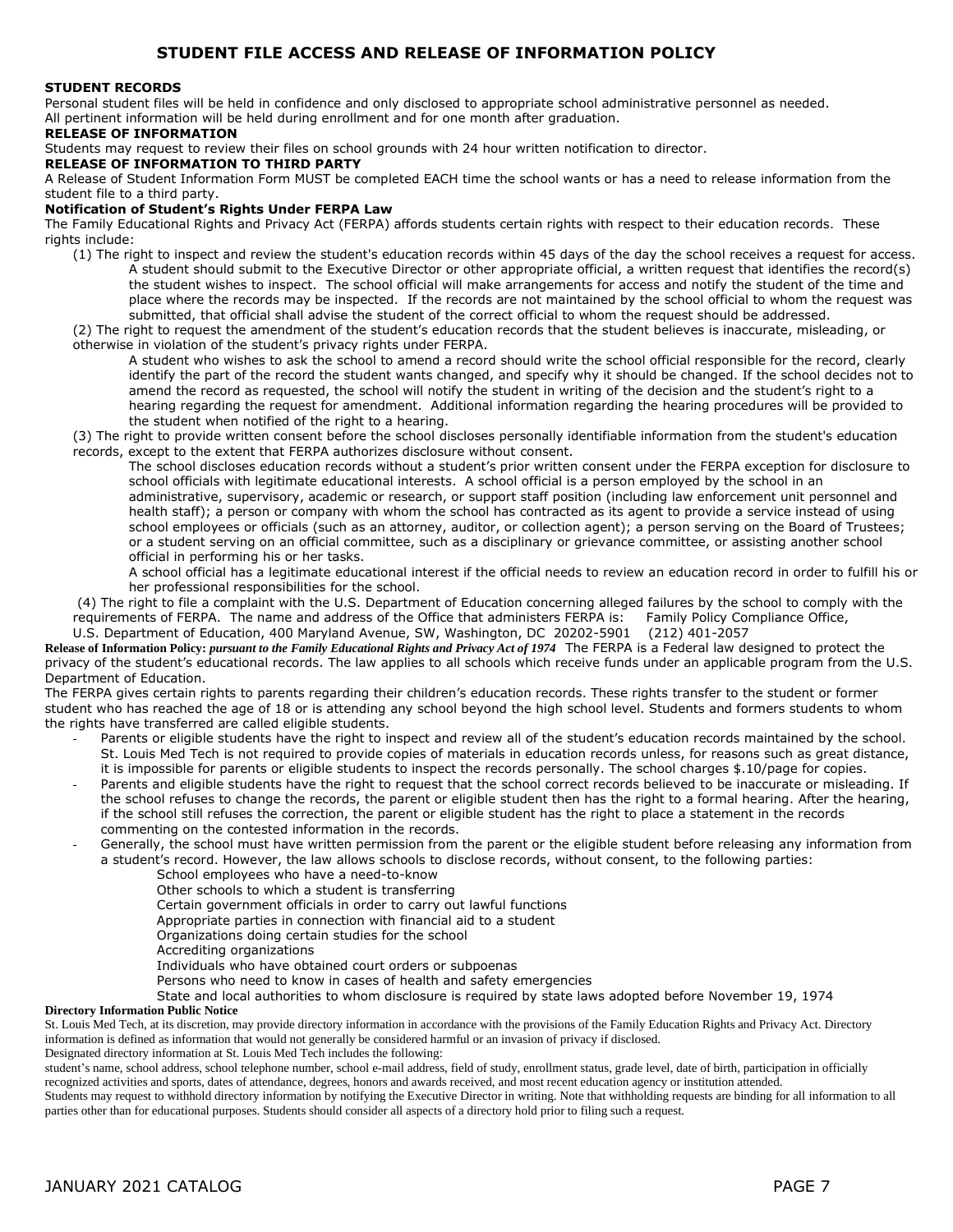### **Policies and Procedures for Students with Disabilities**

It is the policy of St Louis MED TECH to comply with Section 504 of the Rehabilitation Act and the Americans with Disabilities Act, which are Federal laws that prohibit discrimination on the basis of disability. St Louis MED TECH does not discriminate on the basis of disability against a qualified person with a disability in regard to application, acceptance, grading, advancement, training, discipline, graduation, or any other aspect related to a student's participation in a program of St Louis MED TECH. This applies to all students and applicants for admission to the school. St Louis MED TECH will provide reasonable accommodations to students with disabilities.

#### **The School's Responsibilities to Students with Disabilities**

The school must provide academic adjustments, auxiliary aids and reasonable accommodations to students with disabilities, that are necessary to ensure students are not denied the benefits of, or excluded from participation in, the school's program. The school must make modifications to its academic requirements that are necessary to ensure that the requirements do not discriminate against students with disabilities. The school must ensure that it provides physical access to students with disabilities. It is also the responsibility of St Louis MED TECH to permit students with disabilities to use service dogs on each campus.

The person responsible for implementing these responsibilities at St Louis MED TECH is Terry May, Executive Director. Phone: (314) 723-MED1

#### **PROCEDURE FOR STUDENTS AND THE SCHOOL**

#### Documentation of disability by students

Students with disabilities who wish to request reasonable accommodations (including academic adjustments, auxiliary aids, or modifications) must contact the Executive Director. Students must provide documentation of disability from an appropriate professional, which depends on the nature of the disability. For example, a student with a psychological disability should provide documentation from a psychologist, psychiatrist or social worker.

This documentation may be the student's existing medical records, or reports created by the student's medical provider or an appropriate professional who conducts an assessment of the student. It may be documentation from the student's past educational records such as reports from teachers or school psychologists, or records that show the student's educational history, disability assessment, and the accommodations the student previously received. It may be records from the state department of rehabilitation or the U.S. Department of Veterans Affairs. Documentation should be current and relevant, but that does not mean that a recent report or record is needed in all cases. Some disabilities are stable lifelong conditions and historic documentation will be sufficient. Some disabilities are readily apparent and observable and thus little or no documentation will be needed. The documentation of disability is kept at all times in a locked, private file at the school. To protect privacy, direct access to this documentation is by written consent only. The School Director will determine what information needs to be shared with St Louis MED TECH staff and learning leaders, on an "as needed basis," in order to facilitate academic accommodations or other services.

Students who plan to request accommodations should contact the School Director promptly, so there is time for the Director to review the student's documentation and discuss accommodations with the student before the student begins the class or program for which the accommodation is being requested. When a student contacts the Director; the Director will keep a record of the dates and contacts with the student, including a record of the accommodations student. Students who have questions about the type of documentation they need to provide should contact the Director to discuss this.

The student and the school director will discuss how the student's impairment impacts the student, how the student expects the impairment to impact the student in the school's program, the types of accommodations the student has previously received (if any), and the accommodations being requested by the student from the school. The director and the student should discuss accommodations needed during all phases of the program (Theory and Practical), and for classroom instruction, skills based instruction and skills practice.

#### **Decision about accommodations, and ensuring implementation of accommodations**

The Director will decide the accommodations to be provided to the student. The Director will consider any past accommodations for the student, and will give primary consideration to the type of accommodation requested by the student. Alternate accommodations may be provided if there is an alternative accommodation that would be equally effective for the student.

#### *Additional factors*

The school is not obligated to provide accommodations that would result in a fundamental alteration of the school's program. In this case, the Director will promptly search for an equally effective alternate accommodation for the student that would not fundamentally alter the program. The Director will offer the alternate accommodation to the student.

The school is not obligated to provide accommodations that would result in an undue financial or administrative burden on the school. If the Director decides that a requested accommodation might impose such a burden, the Director will make the final decision, in accord with the requirements of Section 504 of the Rehabilitation Act and the Americans with Disabilities Act. If the Director determines that the requested accommodation would be an undue burden, the Director will promptly search for an equally effective alternate accommodation for the student and offer the alternate accommodation to the student.

#### **Appeals by Students**

A student may appeal any accommodation decision made by the Director if the student disagrees with the decision. Here are some examples: A student may appeal the Coordinator's decision to deny a requested accommodation. A student may appeal a decision by the Director to provide an alternate accommodation rather than the specific accommodation requested by a student. A student may appeal a decision by the Director that the student has not presented sufficient documentation to support the requested accommodation. A student may also file an appeal when a school staff member fails to provide an approved accommodation, and the Director has not effectively addressed the situation.

#### **GRIEVANCE PROCEDURES FOR STUDENTS WHO HAVE COMPLAINTS ON THE BASIS OF DISABILITY POLICY**

St Louis MED TECH is responsible for providing a grievance procedure to students who feel they have been discriminated against on the basis of disability. The grievance procedure provides students the opportunity to

file a complaint. The school then has the responsibility to objectively investigate the allegations in the complaint and determine whether the student has been discriminated against. If the school determines that discrimination occurred, The school must take appropriate steps to correct the discrimination and prevent it from reoccurring.

#### **U.S. DEPARTMENT OF EDUCATION**

Students or The school staff who have questions or concerns about disability issues may contact the Office for Civil Rights (OCR), U.S. Department of Education. OCR enforces Section 504 of the Rehabilitation Act and the Americans with Disabilities Act as they apply to post-secondary educational institutions.

#### **The OCR headquarters is located at:**

U.S. Department of Education Office for Civil Rights Lyndon Baines Johnson Department of Education Bldg. 400 Maryland Avenue, SW Washington, DC 20202-1100 Telephone: 800-421-3481 FAX:202-453-6012; TDD:877-521-2172 Email: OCR@ed.gov OCR has regional offices located throughout the country. To find the office for our state, you can check the OCR website at:

http://wdcrobcolp01.ed.gov/CFAPPS/OCR/contactus.cfm, or call the telephone number above.

 *\*for more information : request a complete copy of the policy and procedures for Students with Disabilities at the front desk*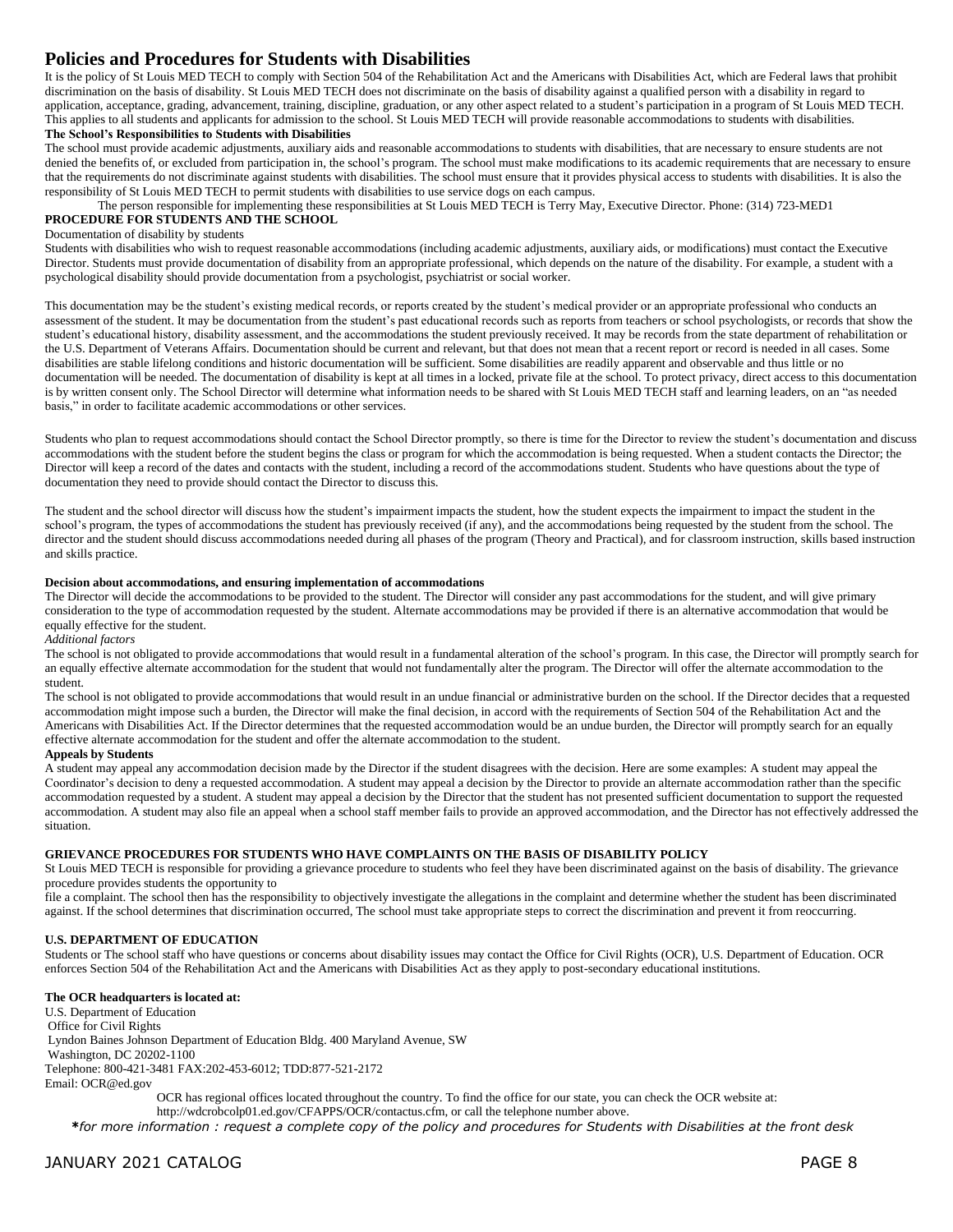### **St. Louis MED TECH Grievance Policy:**

#### Complaint & Conflict Resolution Process

Students are encouraged to be their own best advocate as it relates to their experience while at school, and to ensure that their expectations are being met within the framework of what the school curriculum and professional code of conduct prescribes.

However, the school acknowledges the importance of providing a prompt and efficient procedure for fair and equitable resolutions of grievances with the school without fear of prejudice or reprisal for initiating a grievance or participating in its settlement. To the extent possible, all grievances should be settled through informal discussions at the lowest administrative level, and disputed matters should be processed as formal grievances only when either party feels that a fair and equitable solution has not been reached in the informal discussions.

Success of this procedure is contingent upon the good faith effort of all participants. It is the responsibility of the school administration to ensure that the procedure is followed in its entirety in it spirit as well as letter. The School Directors will be responsible for ensuring that the determination reached in a grievance is implemented.

If a student has a problem or issue of concern, that student is to initiate a conversation with an instructor or administrative staff member to specifically receive information pursuant to the issue that is being presented. If the matter is a curriculum or classroom issue, it should be addressed to the instructor responsible for that function. If the matter is a function of student administrative processing, then the administrative staff member responsible for that area should have the opportunity to correct or address the concern. In the event that the matter has not been resolved to the student's satisfaction, after having been discussed with the instructor or other administrative staff, then the student is instructed to request an appointment with a School Director to explain the situation and allow the Director the opportunity to present a mutually agreeable corrective action plan or resolution.

If this informal conversation does not satisfy the student expectation of resolution, the next step would be for the student to put into writing the details and all pertinent information regarding the situation, including two or more possible ways to resolve the situation to the student's satisfaction and give to Director.

The Director will read the written description, and respond within 5 business days. The Director will request an appointment with the student where a written corrective action plan will be presented to the student which will outline what the school is prepared to commit to as a resolution to the student's concern.

If the corrective action plan meets with the student's satisfaction, both parties will sign to indicate their mutual agreement.

If after the formal meeting with the Director, the student is still not satisfied with the outcome, the student may contact the following state agency in the next step in filing a formal grievance:

> P.O. Box 1469 2101 Wilson Blvd suite 302 Jefferson City, Missouri 65102 **Arlington, Virginia 22201** 573.751.2361 202.888.6790

Missouri Department of Higher Education Commission on Massage Therapy Accreditation

St. Louis Med Tech has as its core agenda to meet and exceed the educational expectation for every student. The school only asks that students communicate their needs and commit to the resolution process to allow the school to make every attempt to resolve all issues and give reasonable remedy to every student.

#### *St Louis MED TECH is LICENSED by : THE MISSOURI BOARD OF THERAPEUTIC MASSAGE* **& IS APPROVED TO OPERATE by THE MISSOURI DEPARTMENT OF HIGHER EDUCATION & INSTITUTIONALLY ACCREDITED BY THE COMMISSION ON MASSAGE THERAPY ACCREDITION**

#### NOTE REGARDING STATE & NATIONAL REGULATORY AGENCIES:

Most States have regulations regarding licensure of massage therapists. In the absence of state law, local municipal ordinances may apply. The Missouri State Board of Therapeutic Massage requires a minimum of 500 hours of study from a licensed school, a background check, CPR certification, and successfully passing the MBLEx, to apply for state licensure. Licensing requirements vary by state. For additional information on state licensing requirements, refer to the American Massage Therapy Association, at [www.amtamassage.org.](http://www.amtamassage.org/) Refer to [www.idfpr.com](http://www.idfpr.com/) for detailed information on Illinois 600 hour program requirements for massage therapy licensure. \*Programs must meet a 600 hour minimum to qualify for National Accreditation.

#### *MISSOURI STATE BOARD CONTACT INFORMATION:*

MISSOURI STATE BOARD OF THERAPEUTIC MASSAGE, 3605 Missouri Blvd, Jefferson City, MO 65109. (573) 522-6277.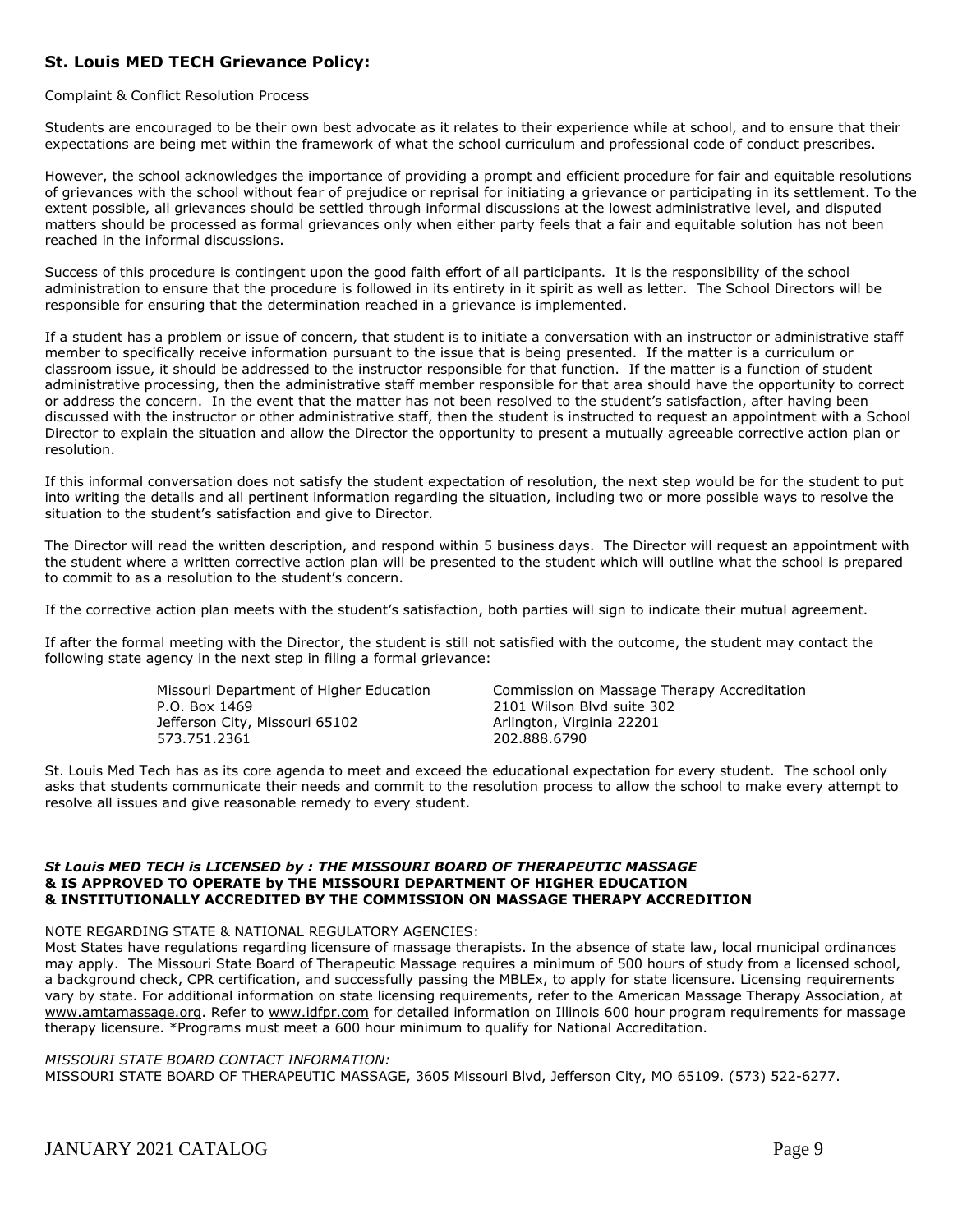#### **NOTICE REGARDING LICENSING REQUIREMENTS FOR MISSOURI MASSAGE THERAPISTS**

STUDENTS ARE REQUIRED COMPLETE A FINGERPRINT AND BACKGROUND CHECK PRIOR TO APPLYING FOR STATE APPROVAL:

CRIMINAL BACKGROUND CHECK REQUIRED FOR MISSOURI LICENSING

*An applicant for licensure must submit to a criminal background check pursuant to section 324.267RSMo of the licensure law that states, "Any applicant for a license to operate a massage business or a license to practice massage therapy shall authorize the board to conduct a criminal background check...The cost of such background check shall be paid by the applicant." If an applicant submitted a criminal background check while provisionally licensed and the results are less than one year old, a second criminal background check is not required.* 

*Section 43.543 RSMo of Missouri law authorizes state agencies to conduct a background check with the Missouri State Highway Patrol and the Federal Bureau of Investigation. Effective July 1, 2012 Missouri's vendor for digital fingerprinting will change. The company, Cogent, will have approximately fifty (50) non-mobile fingerprint service sites located in United Parcel Service (UPS) stores throughout Missouri and the cost will be \$40.30. Cogent will accept debit or credit cards or on-site payment by check, money order, or cash. If cash is to be paid, an applicant must have the exact amount \$44.80 as the vendor will not have change available.* 

*With the new registration system, all applicants will log into the Missouri Automated Criminal History Site (MACHS) at www.machs.mo.gov. Effective July 1, 2012 an appointment to be fingerprinted must be made online via MACHs. The automated registration system walks an applicant through the steps to make an appointment. If an applicant does not have internet access, s/he can call 877/862-2425 and a representative will make the online appointment.* 

*An applicant must have the four digit registration number. This registration number is 5407 for individuals applying for student, provisional, full, or business licensure in massage therapy. The registration number ties all agency identifying information together to insure the background check response is returned to the correct agency.* 

*Once the registration process is complete, an applicant will receive a Transaction Control Number (TCN) that is used to track the*  appointment. Applicants need to take the transaction control number document to the fingerprinting site along with a current *photograph.* 

*Applicants must have a recent photograph to present to the vendor prior to being fingerprinted. At the fingerprinting appointment, applicants will be fingerprinted and have their photos taken. A receipt containing the TCN is provided after printing is completed. A copy of this receipt is to be sent to the board office to verify the background check is in process. The results of the fingerprinting will be sent directly to the agency office.*

*\*Prospective Missouri massage therapists seeking licensure in MO will be required to undergo a criminal background check and failure of the check may adversely affect licensure in the state. Current cost \$40.30.*

*Prospective Missouri massage therapists are required to successfully pass the National Examination in order to apply for Missouri or Illinois Licensing. Current approximate testing fee is \$195.00.*

*Applicants must provide evidence of liability insurance when applying to the Board for Licensing. Current AMTA cost \$89.00.*

*The current application fee for applying for licensing through the Missouri State Board for Massage is \$125.00.*

*\*Students should review the FSMTB MBLEx Exam requirements prior to enrolling in a massage therapy course.* 

#### **St. Louis MED TECH TRANSCRIPT REQUEST POLICY:**

The St. Louis MED TECH Transcript Request Policy states that students who wish to request a transcript must do so utilizing the St. Louis Med Tech Transcript Request Form. If the student cannot execute the form in person, the student will need to request that a form be emailed, faxed, or mailed to them. The school will then execute the transcript request upon receipt of the completed and signed Transcript Request Form. 2018 Policy states that there is currently no charge for transcripts. *\*Transcripts can be withheld if a student has an outstanding financial obligation to the school. Students who fail to make tuition payments as outlined in the enrollment agreement can result in the student being barred from additional coursework until the student's account is up to date.*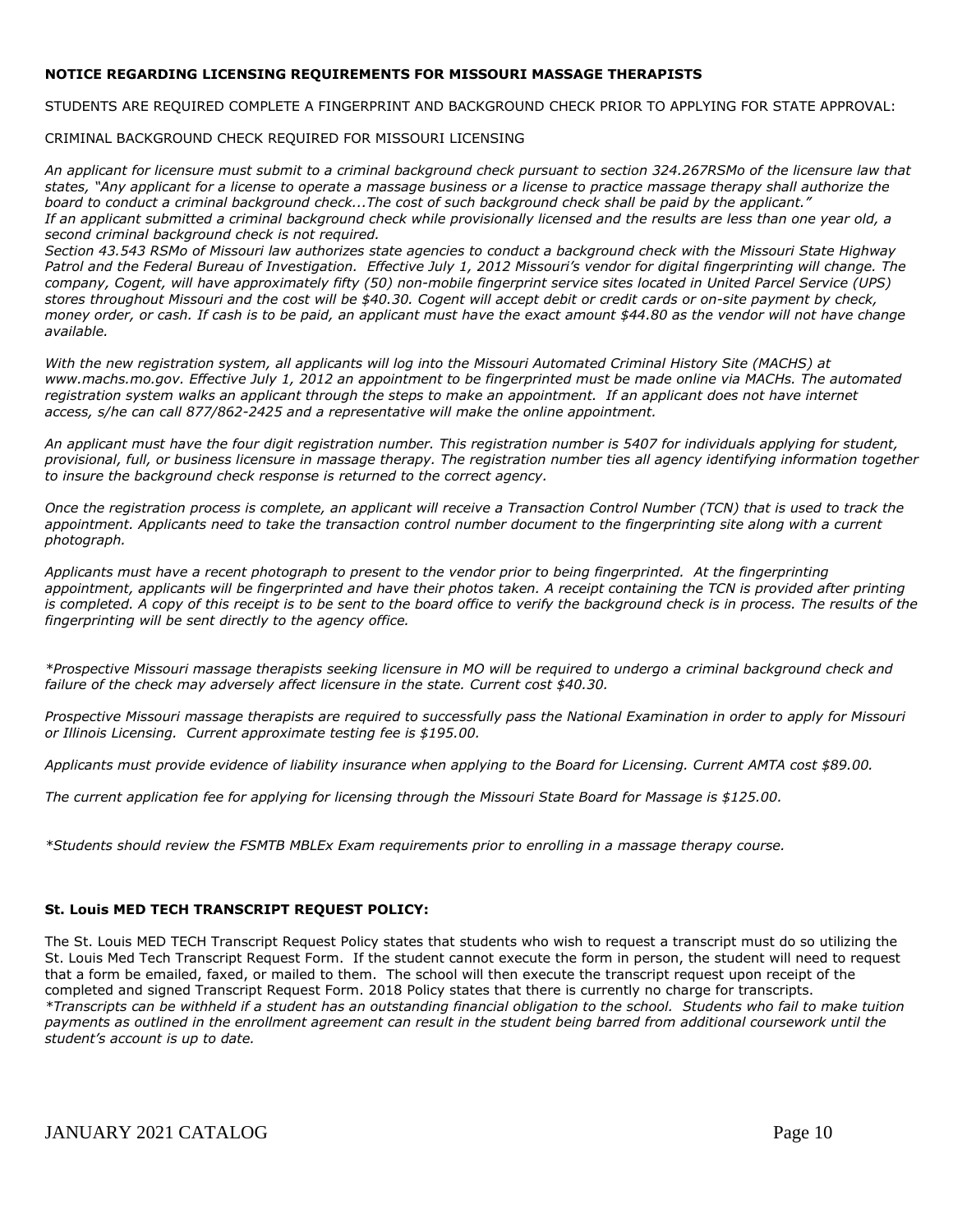### **SATISFACTORY ACADEMIC PROGRESS POLICY**

*St. Louis Med Tech Satisfactory Academic Progress Policy applies to all students:*

#### **NOTICE**

Satisfactory progress in attendance and academic work is a requirement for all students enrolled in St. Louis Med Tech NOTE: The Satisfactory Progress Policy is available to the public upon request, and each student is given a copy of this Satisfactory Progress Policy in their Orientation Folder. The Satisfactory Progress Policy is consistently applied to all students enrolled at the school. The policy complies with the guidelines established by the federal regulations established by the United States Department of Education.

#### EVALUATION PERIODS

Students are evaluated for Satisfactory Progress as follows: School of Therapeutic Massage : 300 hours and fifteen scheduled weeks completion, 600 clocked (actual) hours

Evaluations will determine if the student has met the minimum requirements for satisfactory academic progress. The frequency of evaluations ensures that students have ample opportunity to meet both the attendance and academic progress requirements of at least one evaluation by midpoint in the course.

#### ATTENDANCE PROGRESS EVALUATIONS

Evaluations are conducted at the end of each evaluation period to determine if the student has met the minimum requirements. The attendance percentage is determined by dividing the total hours accrued by the total number of hours scheduled. At the end of each evaluation period, the school will determine if the student has maintained at least 67% cumulative attendance since the beginning of the course which indicates that, given the same attendance rate, the student will graduate within the maximum time frame allowed.

#### MAXIMUM TIME FRAME

The maximum time (which does not exceed 150% of the course length) allowed for students to complete the course at satisfactory progress is stated below:

| THERAPEUTIC MASSAGE COURSE                                                                                                     | <b>MAXIMUM TIME ALLOWED</b> |                        |  |  |
|--------------------------------------------------------------------------------------------------------------------------------|-----------------------------|------------------------|--|--|
|                                                                                                                                | <b>WEEKS</b>                | <b>SCHEDULED HOURS</b> |  |  |
| FULL TIME 20 hours per week for 30 weeks - 600 Hours                                                                           | 45 weeks                    | 600                    |  |  |
| *approved Leave of Absence will extend the contract period and maximum time frame by the same number of days as are in the LOA |                             |                        |  |  |

#### ACADEMIC PROGRESS EVALUATIONS

The qualitative element used to determine academic progress is a reasonable system of grades as determined by assigned academic learning. Students are assigned academic learning and a minimum number of practical experiences. Academic learning is evaluated after each unit of study. Practical assignments are evaluated as completed and counted toward course completion only when rated as satisfactory or better (the system will reflect completion of the practical assignment as a 100% rating). If the performance does not meet satisfactory requirements, it is not counted and the performance must be repeated. At least two comprehensive practical skills evaluations will be conducted during the course of study. Practical skills are evaluated according to text procedures and set forth in practical skills evaluation criteria adopted by the school. Students must maintain a minimum theory testing at a 70% pass rate. Practical competencies must be achieved at a minimum 70% pass rate.

Numerical grades are considered according to the following scale:

| $90 - 100$ |              | <b>EXCELLENT</b>      |
|------------|--------------|-----------------------|
| 80-89      |              | GOOD                  |
| 70-79      | $\mathbf{C}$ | <b>SATISFACTORY</b>   |
| 60-69      | ו ו          | <b>UNSATISFACTORY</b> |
| Below 60   | ы            | <b>FAILING</b>        |

### JANUARY 2021 CATALOG PAGE 11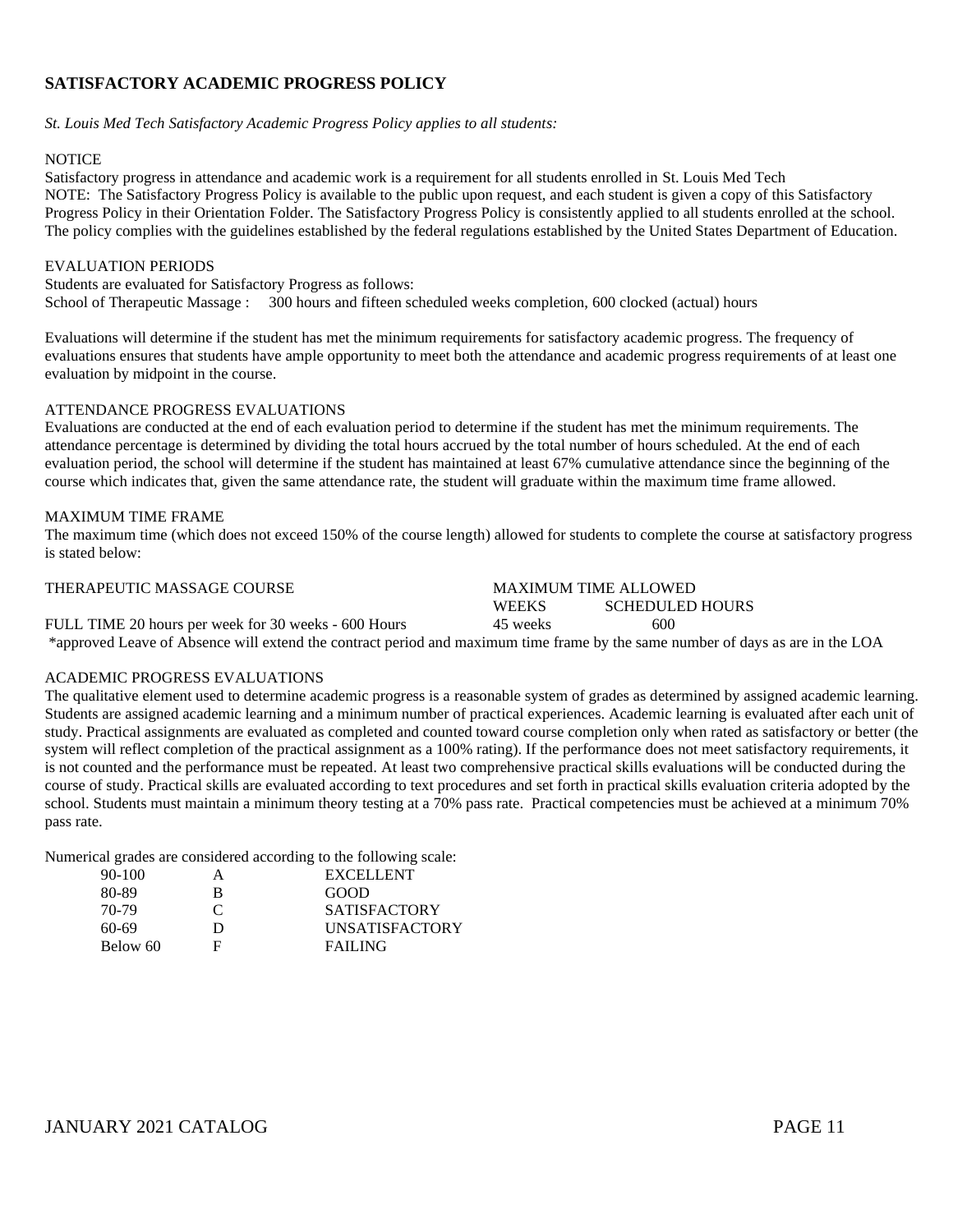#### DETERMINATION OF PROGRESS STATUS

Students meeting the minimum requirements for academics and attendance at the evaluation point are considered to be making satisfactory academic progress until the next scheduled evaluation. Students will receive a hard-copy of their Satisfactory Progress Determination at the time of each of the evaluations. Students deemed not maintaining Satisfactory Progress will be placed on warning or probation status.

#### WARNING

Students who fail to meet minimum requirements for attendance or academic progress are placed on warning and considered to be making satisfactory progress during the warning period. The student will be advised in writing on the actions required to attain satisfactory academic progress by the next evaluation. If at the end of the warning period, the student has still not met both the attendance and academic requirements, he/she may be placed on probation.

#### PROBATION

Students who fail to meet minimum requirements for attendance or academic progress after the warning period may be placed on probation and may appeal the negative determination at the beginning of the probationary period. Students will be considered to be making satisfactory progress during the first probationary period, if the student appeals the decision, and prevails upon appeal. Additionally, only students who have the ability to meet the Satisfactory Progress Policy standards by the end of the evaluation period may be placed on probation. The student will be advised in writing on the actions required to attain satisfactory academic progress by the next evaluation. If at the end of the probationary period, the student has still not met both the attendance and academic requirements, he/she will be determined as NOT making satisfactory academic progress.

#### RE-ESTABLISHMENT OF SATISFACTORY PROGRESS

Students may re-establish satisfactory progress, as applicable, by meeting minimum attendance and academic requirements by the end of the probationary period.

#### INTERRUPTIONS, COURSE INCOMPLETES, WITHDRAWALS

If enrollment is temporarily interrupted for a Leave of Absence, the student will return to school in the same progress status as prior to the leave of absence. Hours elapsed during a leave of absence will extend the student's contract period by the same number of days taken in the leave of absence and will not be included in the student's cumulative attendance percentage calculation. Students who withdraw prior to completion of the course and wish to re-enroll within 180 calendar days of the original official withdrawal date will return in the same satisfactory academic progress status as at the time of withdrawal.

#### APPEAL PROCEDURE

If a student is determined to not be making satisfactory progress, the student may appeal the determination. The student must submit a written appeal to the school on the designated form with supporting documentation of the reasons why the determination should be reversed; such as, death of a relative, an injury or illness, or other allowable circumstance as determined by the school. This information should include what has changed about the student's situation that will allow them to achieve Satisfactory Academic Progress by the next evaluation point. Appeal documents will be reviewed and a decision will be made and reported to the student within 30 calendar days. The appeal and decision documents will be retained in the student file. If the student prevails upon appeal, the satisfactory academic progress determination will be reversed.

#### NONCREDIT AND REMEDIAL COURSES

Noncredit and remedial courses do not apply to this institution. Therefore, these items have no effect upon the school's satisfactory progress standards.

#### TRANSFER HOURS

With regard to Satisfactory Academic Progress, a student's transfer hours will be counted as both attempted and earned hours

### EMPLOYMENT INFORMATION / GAINFUL EMPLOYMENT DATA

St Louis MED TECH Therapeutic Massage Program /CIP CODE#51.3501 For additional important information, please visit: http://bls.gov/soc http://onetonline.org/crosswalk http://nces.ed.gov/ipeds/cip2010 http://nces.ed.gov \*visit the Net Price Calculator Information Center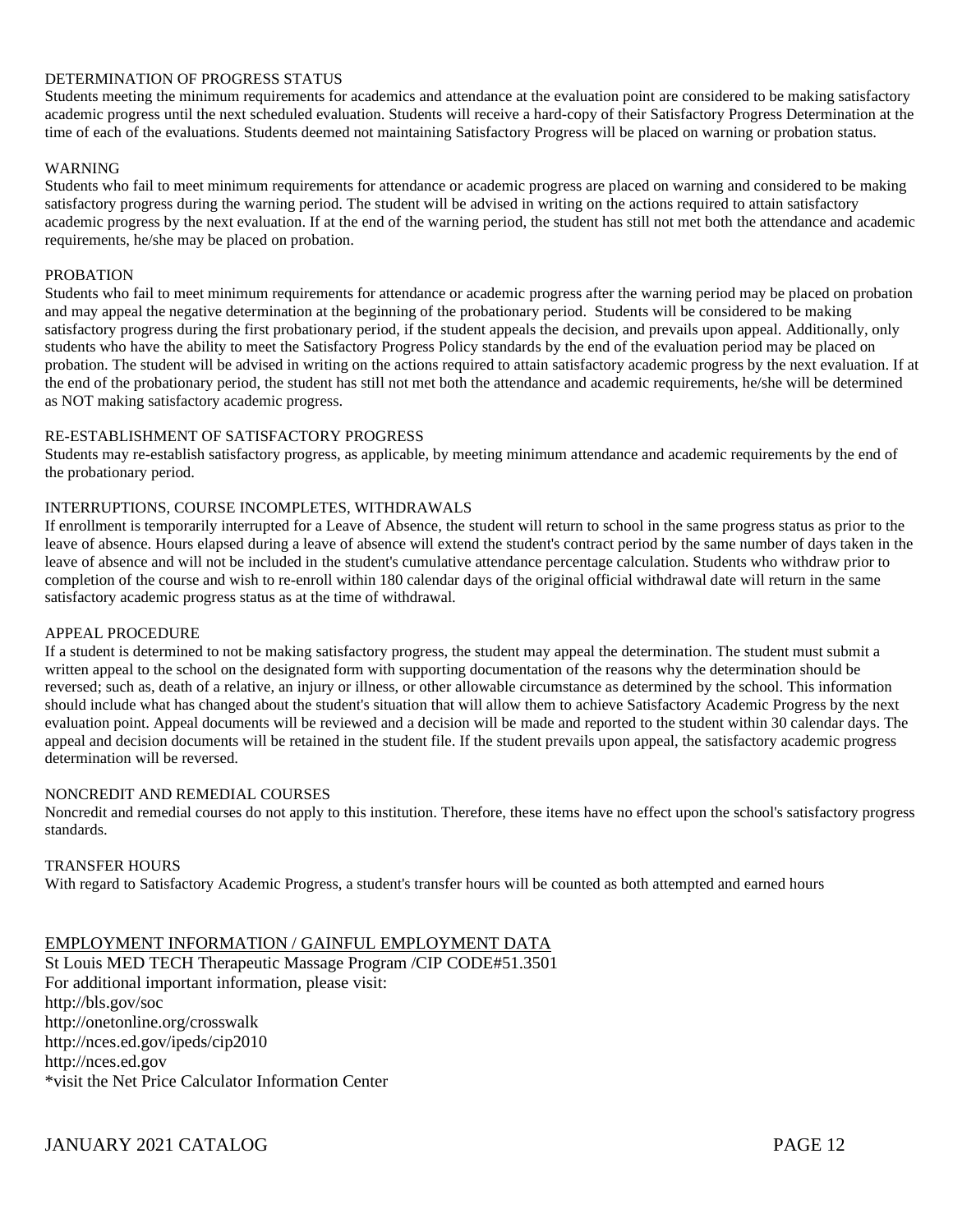### **STUDENT POLICY HANDBOOK**

#### RULES OF CONDUCT ON St Louis MED TECH PROPERTY & AT INSTITUTION FUNCTIONS

All St Louis MED TECH students must conform to Federal, State and Local Laws.

They must conduct themselves in a manner conducive to the educational purposes of the school.

The school will suspend or dismiss any student who violates safety regulations, interferes with others students work, is boisterous, obscene or under the influence of alcohol or drugs. If suspension or dismissal occurs, the school will follow traditional discipline and due process procedures. Any student found stealing from another student or any school property will be dismissed immediately. St Louis MED TECH maintains the right to inspect student lockers and bags at the discretion of the educator for security and sanitary purposes.

No gum chewing or smoking is permitted at any time in any area of the St Louis MED TECH campus.

No food or drinks in classrooms other than lunch periods. No food or drinks in the student salon/spa area. Classrooms are to stay nice and clear of student personal items. All personal electronic devices are to be left at home or used off St Louis MED TECH premises. EXCEPT when using the Ipad or cell phone for researching projects, writing papers, or per the educators directions. The use of cell phones is limited to scheduled breaks and lunchtimes.

Any act of vandalism on St Louis MED TECH property may result in immediate termination.

#### COPYRIGHT INFRINGEMENT

The Copyright Act is a form of protection provided by the laws of the United States for "original works of authorship" including literary, dramatic, musical, architectural, cartographic, choreographic, pantomimic, pictorial, graphic, sculptural, and audiovisual creations. "Copyright" literally means the right to copy, but has come to mean that body of exclusive rights granted by law to copyright owners for protection of their work. Copyright protection does not extend to any idea, procedure, process, system, title, principle, or discovery. Similarly, names, titles, short phrases, slogans, familiar symbols, mere variations of typographic ornamentation, lettering, coloring, and listings of contents or ingredients are not subject to copyright.

St Louis MED TECH prohibits the unlawful use of copyrighted material without the copyright holder's permission, for personal, professional use and/or entertainment. This includes but not limited to downloading and sharing copyrighted images, music, movies, television shows, games, e-books, and any othern copyrighted material. This policy extends to all St Louis MED TECH students. Violation of copyright materials may result in restriction of access to information technology and/or additional disciplinary action from St Louis MED TECH. Illegal distribution of such materials may also be subject to criminal and civil penalties.

Students have access to the Milady On Line Learning system. This is a protected password site. This site is protected under the Copyright & Infringement law.

#### SPECIAL EVENTS

Special field trips and guest speakers/artists are scheduled for students. Students may participate in these events at no additional charge. Student's transportation is the student's responsibility. These events are a practical extension of the training and serve as a link between education and the work environment.

#### DRESS CODE

Your success depends on attracting the business of those who wish to improve their wellbeing. Consequently, it is extremely important for you to be concerned about your professional appearance.

St Louis MED TECH expects you to be well groomed: to wear neat, wrinkle free and clean clothing, have pride in the way you look, and to practice the highest standards of personal hygiene daily.

All students must come to school appropriately dressed with professional attire, makeup and manicured nails. Students are required to keep an appearance that is in keeping with the beauty and wellness industry image.

The school expects you to look professional at all times.

Prior to arriving at school, all students should dry and style their hair, apply a natural makeup look, apply deodorant, and be in professional dress attire. A check- in may be done every morning to assure students are properly attired. Students may be sent home if they do not meet dress and hygiene requirements. St Louis MED TECH takes pride in always increasing standards and expectations to assist students in becoming a successful beauty & wellness professional.

Dress code guidelines to follow:

Personal grooming: Hair is expected to be styled. Makeup applications are important to portray a flawless complexion. Makeup includes mascara and lip color or gloss. Facial hair must be clean, well-trimmed, and neat. Facial jewelry, such as eyebrow rings, nose rings, lip rings and tongue studs are discouraged, but if worn, they must be in good taste and not negatively impact your performance or participation. Negative or derogatory tattoos are not allowed to show and must be covered.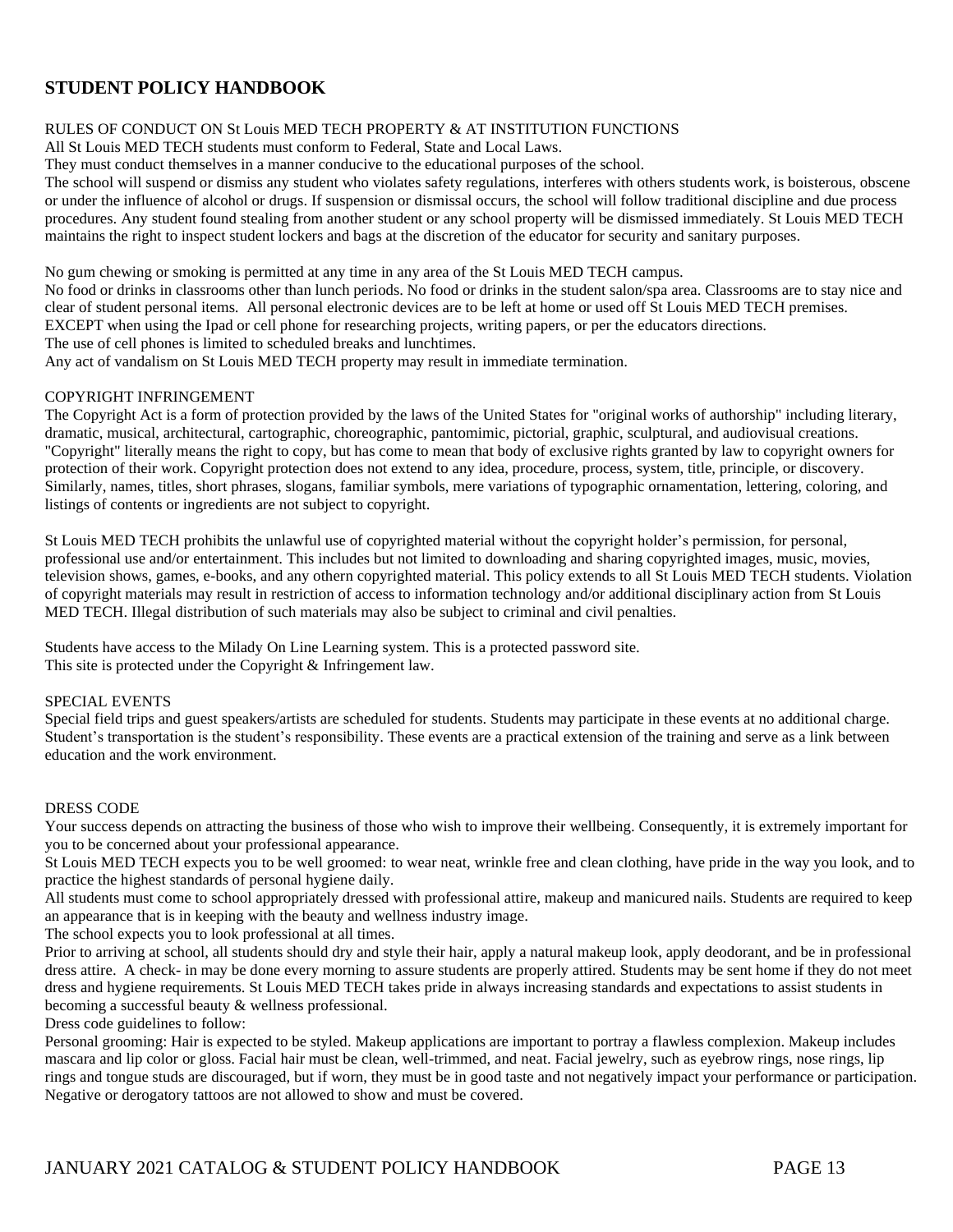#### DRESS CODE POLICY NOTICE:

Students are encouraged to wear black scrubs, or black slacks with black t-shirt, flat close-toed shoes, no jewelry, natural make-up, with hair pulled back, and demonstrate a commitment to excellent hygiene at all times.

\*Students will receive a warning if they are not wearing scrubs or black slacks and solid black or grey t-shirt.

Upon the 3rd warning, students may be sent home and required to be in uniform before returning to school.

\*\*Students who miss class time due to repeated uniform violations must make-up class time during clinic hours within 10 days.

Tops: When not wearing a scrub top, any shirt or blouse worn should completely cover the back, top of shoulders (no arm pits showing), and stomach. Any top that allows the midriff, cleavage and undergarments to be exposed is unacceptable. T-shirts with writing or casual graphics are not approved. This does include industry related T-shirts, unless otherwise noted.

No jackets, winter coats are allowed to be worn during school hours in the student clinic area and the classroom (please dress in shirt layers if you tend to be cold).

Pants and Skirts: Students are encouraged to wear scrub pants, but when not in scrub pants, students are required to wear black from the waist down, which includes pants, skirts, dresses and Capri's (no pants above the knee). Walking shorts are not allowed. No jean material or denim, sweat pants, or wind suits pants. All skirts must be appropriate length, mid-thigh. All pants and skirts must be worn no lower than the hips, no sagging or dragging the ground. Undergarments must be covered. Long colored dresses are not allowed. If a colored shorter dress is worn black leggings must be worn. Spandex and other form fitting pants can only be worn with appropriate tops and flattering to the student's body type. Fish-net tights, holes in tights or leggings are not acceptable.

Shoes: Shoes must be professional in appearance. Closed toed shoes or boots need to be worn. All shoes must be clean and polished. Tennis shoes, look-a-like tennis shoes, canvas shoes of any kind, Birkenstocks, Doc Martens, Ugg or Ugg look-a-likes are not allowed. If a student has doctor's orders to wear special orthopedic footwear, it must be an all-black shoe.

Headwear: Fashion hats and scarves are acceptable. No ball caps or winter caps or hats are allowed.

Scrub colors consist of black, white, lite blue or grey.

A white long sleeved shirt may be worn underneath any color of scrub top.

#### SALON/SPA SERVICE AREA

1. All services performed in the student salon/spa area are to be checked by an educator prior to beginning the service, then upon completion.

- 2. All services are to be done according to procedure.
- 3. At NO time is a student to leave a client during a chemical service.
- 4. All State of Missouri Rules of Sanitation must be followed at all times.
- 5. At No time will a student accompany a smoking client during a service.
- 6. Students must maintain a professional appearance while performing services
- 7. Students must conduct themselves with high professional ethics while working on clients.
- 8. Unprofessional conduct or language will not be tolerated while in the presence of our clientele.
- 9. No food, drink or personal items left in your treatment rooms.

#### STUDENT HAVING SALON/SPA SERVICES

1. Students may have services; instructor permission is required. Personal services have to be approved prior to the starting of the service. All services will be marked off on the appointment book. Student services may be moved or cancelled for a guest. No student services will be given on Friday or Saturdays, without permission, and students pay full price when receiving services on Friday or Saturday.

2. Any student not maintaining satisfactory progress or while on LOA, may not receive student services at a discounted price or on the time clock. Students may come in during nonscheduled hours and pay full price for services rendered.

3. All services must be paid in advance of the service or full price will be charged

#### PERSONAL TELEPHONE USAGE

Our phones are for business use only, therefore, personal phone calls will not be accepted by students. The front desk will take messages and the call may be returned on break. Students may use their cell phone only on breaks and only in the student lounge.

#### PARKING

Student parking is available in the third and fourth row of the parking lot located in the front of the building, and the far row facing Gravois Road. Parking is also available in the lower lot located behind the school, in designated areas, during daylight hours.

Please do not park in the first two rows in front of the school or near the post office end of the lot.

Do not leave valuable items in your car. The school is not responsible for any lost or stolen property

Students are required to enter and leave from the front entrance during the day and clock in upon entry and clock out upon exiting. During the evening, students are to move their cars around to the front parking lot after 6:00pm.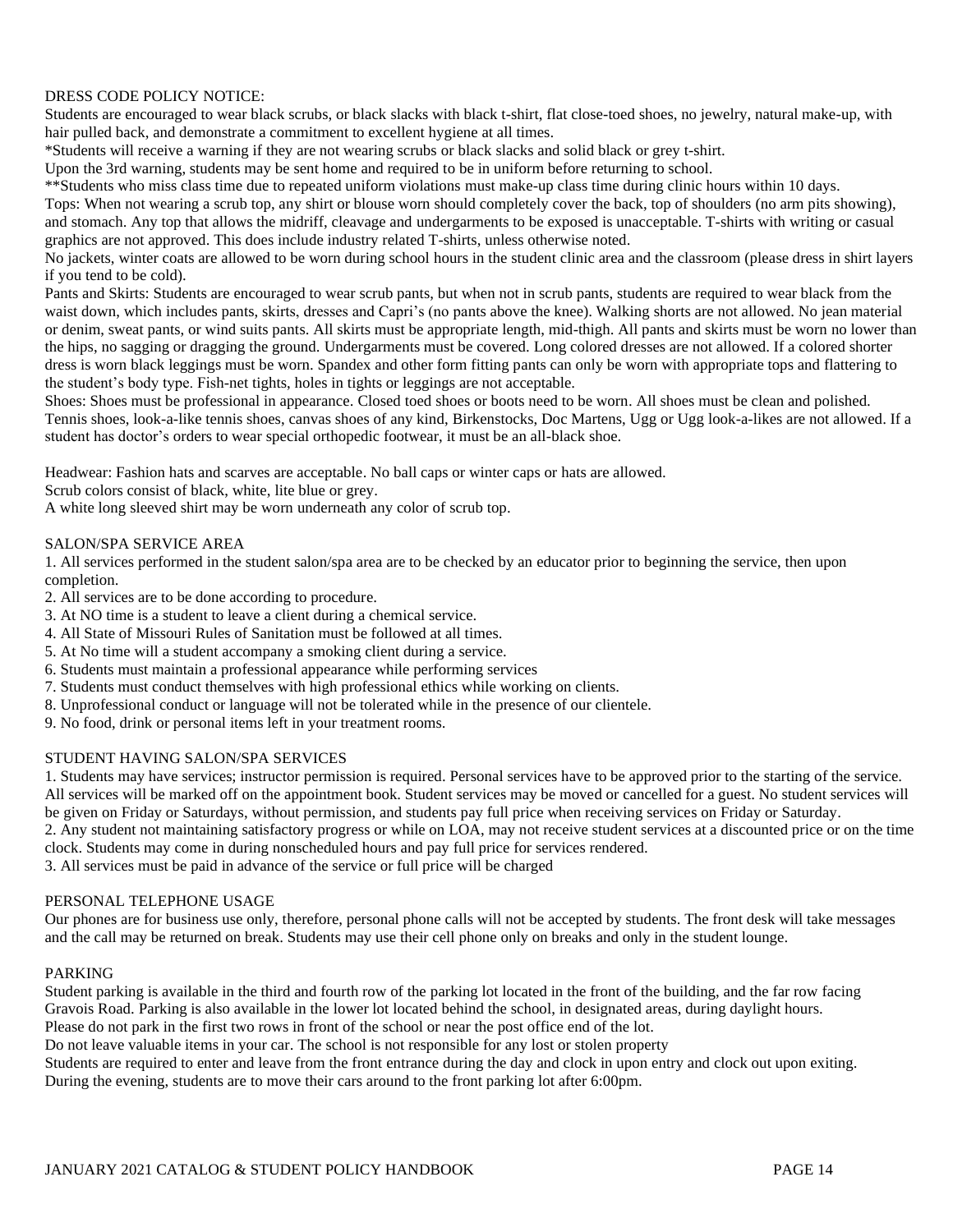#### DUTIES

1. A small housekeeping duty is to be done before you leave daily. These are posted. If you leave early, make sure your duty is done, either by you or someone else.

2. rooms are to be thoroughly cleaned and sanitized each day. Everything is to be stored in your locker, and all appliances are to be unplugged and put away before leaving each night.

3. Pick up after yourself, whether it is the student lounge, classroom, or on the service floor. It is your responsibility to take care of your personal belongings. All personal belongings may be stored in your locker. Do not carry any more money than you can afford to lose. No personal belongings are allowed on the service floor.

NO purses allowed in classrooms, student lounge area, desk or dispensary.

4. Students are responsible for keeping any area, where a guest is being worked on, clean

5. Put all items used back in their proper place. Pick up coffee cups, candy wrapper, magazines, used towels, etc. Facial area and reception areas are not lounging areas. Smoking, eating, drinking, and gum chewing are not allowed on the service floor or classrooms. This includes the desk and dispensary areas.

Smoking is not permitted in any area within the school.

Students may have drinks in classroom areas with lids only.

#### EQUIPMENT AND SUPPLIES

Students are provided with a locker. Equipment and personal items should be stored in these lockers.

Equipment should have your name or initials marked on it. Students are not permitted to leave their equipment or books in the classroom or locker area unattended. The school is not responsible for lost or stolen articles. Before class, bring text, notebook, and pen.

Any time a student takes their equipment or supplies off the school premises, including the last day, it could be inspected to insure you have only the equipment that belongs to you.

#### LIBRARY

A library of therapeutic massage related materials is available for your convenience, during regular school hours, to further your education. All books and videos are to be checked out by an Instructor. Books and videos must not leave the building.

#### TIPPING

Students are allowed to receive tips, but it is at the prerogative of the guest as to how much they wish to give. A student may not bait guests (example: jar of coins, piggy bank, etc) for a tip. Tips are given directly to students from the guest. We are not responsible for tips and do not process transactions for tips. Staff members will not handle tips.

#### STUDENT CAFÉ

Our student café has a refrigerator and microwaves for students who wish to bring their lunch. The café is for the use of enrolled students, guests are not to be directed to the student café. Guests and clients are to be directed to the client service area. Students are not to leave personal items unattended in the café. Students are to ensure that the café area is clean at all times. There should never be any dirty dishes in the sink, tables must be clean and orderly, and all refrigerated food must be cleaned out by Thursday at 3:00pm or it is subject to being disposed of.

#### MISCELLANEOUS

The use of profanity and vulgarity is prohibited on school premises and is cause for disciplinary action.

Students are responsible to check ALL bulletins boards in the café and classrooms for announcements, updates, grade postings and scheduled changes.

Marketing items are provided for student use. All reproductions of school logos or use of the St Louis MED TECH name must be authorized in writing by the Campus Director. N Privately made business cards can be allowed.

Should equipment be damaged, due to carelessness, neglect or vandalism, that student will be held responsible for repairs.

#### DRUG POLICY

AS required by the Drug-free schools and Communities act Amendments of 1989, which added section 1213 to the Higher Education Act, and implemented at 34 C.F.R. Part 86, the undersigned Institution certifies that it has adopted and implemented a drug prevention program for its students and employees that, at a minimum includes the following:

St Louis MED TECH prohibits the unlawful possession, use or distribution, of illicit drugs and alcohol by students, on its property or as part of any of its activities.

Any student found in violation of this rule will be immediately terminated.

If someone is struggling with a drug or alcohol addiction, please call 1-877-335-HOPE (4673)

JANUARY 2021 CATALOG & STUDENT POLICY HANDBOOK PAGE 15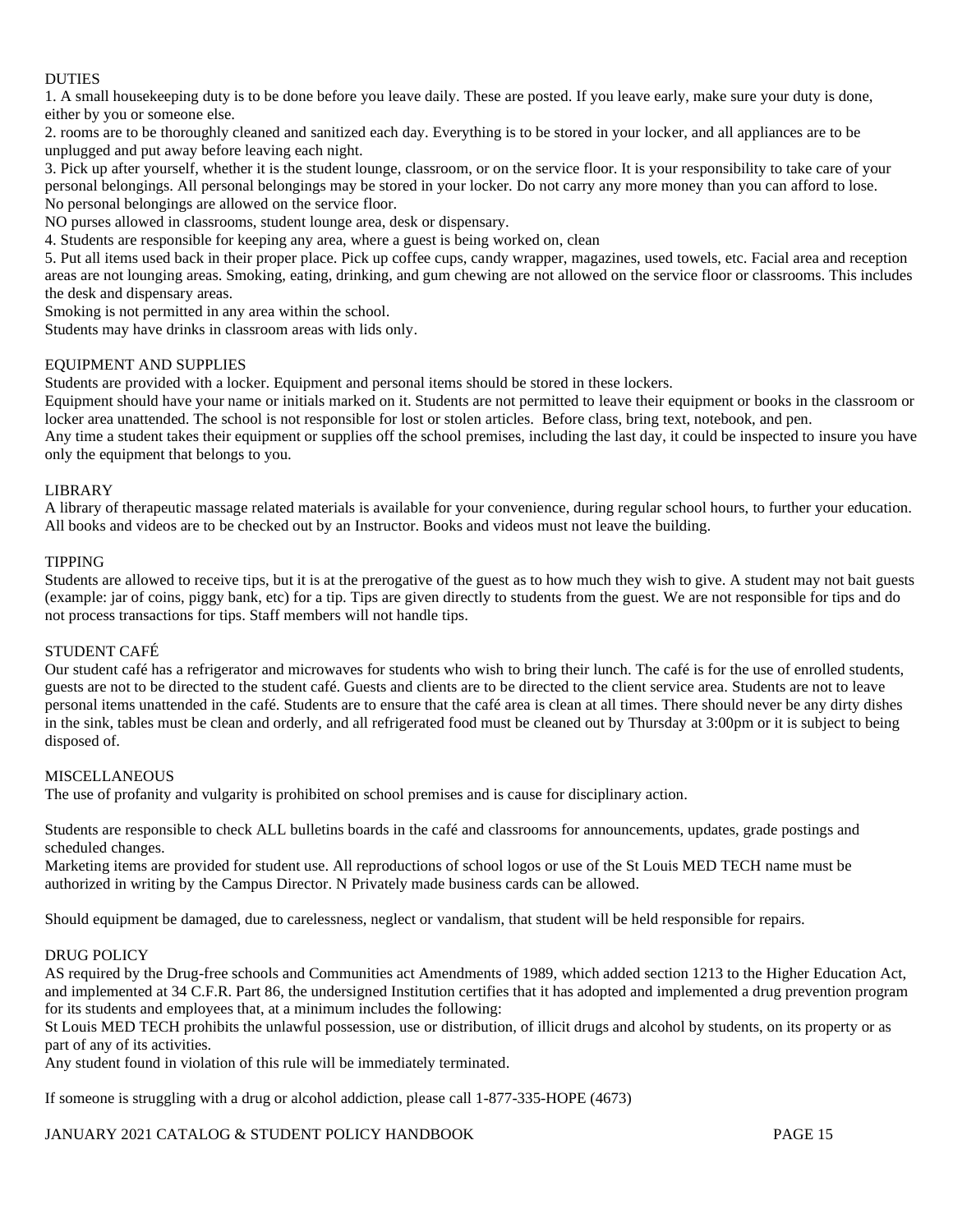#### FAMILY EDUCATIONAL RIGHTS/PRIVACY ACT/STUDENT FILE ACCESS

St Louis MED TECH fully complies with the Family Educational Rights and Privacy Act of 1974 (FERPA).

This act provides that students and former students may inspect and review their educational records maintained by the school. All students are guaranteed the right to access to their grades and records accumulated in their student file (a parent/guardian would afford the same right if the student were still a minor). At the time of such access and review, the Director or Business Office Administrator shall be present for interpretation of the records. Educational records are defined by FERPA to include records, files, documents, and other materials that contain information directly related to students and are maintained by an educational agency or institution or by a person as published in the "Guidelines for post-secondary institutions for implementation of the family educational rights and privacy act of 1974 as amended", Revised edition 1995, a publication of the American Association of Collegiate Registrars and Admissions Officers.

A student, parent/guardian must request in writing that the school Director make the file available for such inspection. To review records, students and former students may go to the Business Office Administrator or Director, present valid photo ID, and ask to review the record.

St Louis MED TECH will give students information concerning their rights under the Act through the distribution of an information sheet at orientation. Student records will be maintained for a minimum of five years.

#### DISCLOSURE INFORMATION

The school will disclose personally identifiable information from the student's record without written consent if the disclosure is:

1. To Federal and State authorities as listed in the Family Educational Rights and Privacy Act of 1974

2. To accreditation organization in order to carry out their accreditation function.

3. To comply with a judicial order or subpoena if the academy makes a reasonable effort to notify the student of the order or subpoena prior to the release of the information.

4. To persons responsible for determining eligibility for financial assistance for which the student has applied or received.

5. To protect the health or safety of another person.

6. To organizations sponsoring this student by paying the full cost of tuition directly to the school.

The school will not disclose information to any third party without the written consent of the student, (parent/guardian if the student is a minor) unless otherwise required by law. Each request must specify the person/organization to whom the disclosure may be made and information that may be disclosed and timeframe for disclosure period.

For further information concerning your FERPA rights, please contact the school director.

#### CAREER ADVISEMENT/JOB PLACEMENT

1. Placement assistance, such as resume writing, mock job interviews, salon exposure, distributor and manufacturer job requirements is available to our students during enrollment. St Louis MED TECH cannot guarantee employment.

2. Students may consult with the Admissions office for assistance with roommate needs, part-time job placement, scholarship assistance, etc. All personal problems are strictly confidential and will be directed to the proper support groups, family or assisting agencies.

3. St Louis MED TECH places heavy emphasis on job placement for its graduates. Although the school cannot guarantee any student a job, past successful placements of students indicates St Louis MED TECH focuses on this area. The school maintains close contact with medical offices, salons and spas through its association with a national beauty supply and equipment distributors within a professional network comprised of cosmetologist, estheticians, nail technicians and massage therapists. As well as additional contacts through professional beauty partners, such as Milady, American Massage Therapy Association and the Association of Massage Therapy and Bodywork Professionals.

#### RECORD MAINTENANCE

1. St Louis MED TECH shall maintain and make available for inspection by the Department of Education student records in the Director's office. Records are maintained for a duration of 5 years.

2. St Louis MED TECH enrollment agreement, student progress report, plus the exit interview all provide the Department with the necessary information listed in Title 92, Chapter 41, 004, 11.

#### **FACULTY**

In an effort to ensure the highest quality of training possible, the St Louis MED TECH teaching staff is selected on the basis of academic and technical training and practical professional experience. The teaching staff is drawn from qualified persons in the educational community and from professional organizations, St Louis MED TECH rigorous faculty selection process ensures that its faculty represents a blend of theory and practical experience essential to meeting the learning needs of students preparing for careers in therapeutic massage.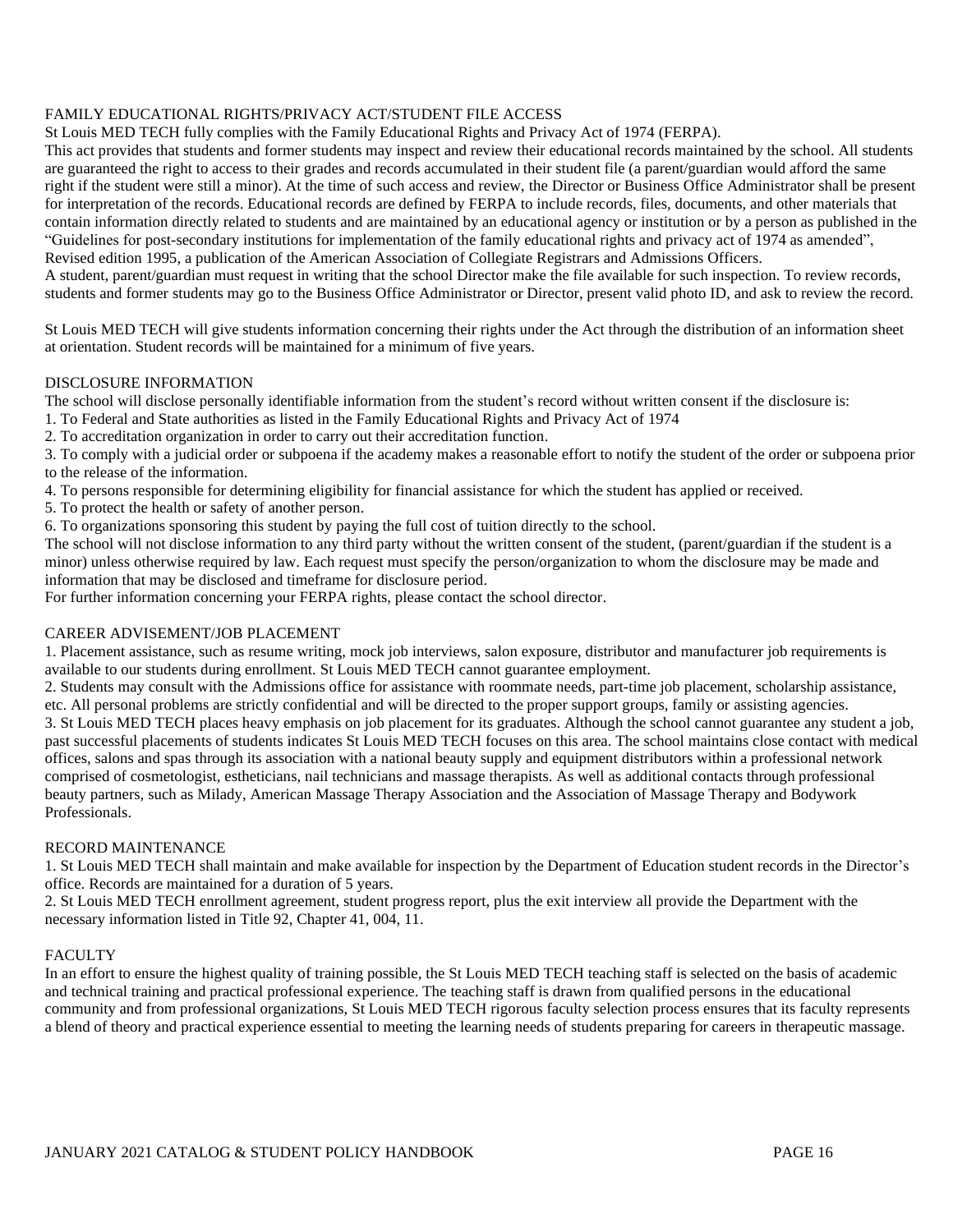#### EMERGENCY EVACUATION/LOCKDOWN PROCEDURES

St Louis MED TECH has implemented and trained our staff on procedures should an emergency event occur at the Campus. Students are to listen to the faculty and follow instructions during such an event. The school Emergency Evacuation and Lockdown Procedures are reviewed at orientation and again twice a year during Daylight Savings Time. If you would like additional information please see the Director.

#### CRIME AWARENESS AND CAMPUS SECURITY

St Louis MED TECH's Campus Crime Report and Statistics are available in the administrative offices. Our report and statistics are updated annually and distributed to staff and students as well as published in our manuals and catalogs

1. The school does not employ private security personnel. Therefore, all incidents of a criminal or emergency nature are reported to the local agency of jurisdiction. 911 should always be used in emergency situations.

2. Any employee witnessing any form of criminal action or other emergency should report it to a Campus official on duty. The official on duty will investigate the incident and report it to the local police department. The official will prepare a memorandum regarding the incident and submit to the Campus Director.

3. All facilities are locked during non-business hours. During non-business hours only authorized personnel are permitted on the premises. 4. During orientation, student gatherings and staff meetings, students and employees are reminded that they can assist in crime prevention by ensuring that all doors are locked; that they do not walk alone to automobiles or public transportation facilities and that they report any suspicious situations to a school official.

5. Whenever any of the following crimes occur on campus, the information is reported to local police agencies and recorded in a memorandum. These statistics are disclosed to students and employees every year.

2017 2018

- A. Murder 0 0
- B. Non-Negligent manslaughter 0 0
- C. Negligent manslaughter 0 0
- D. Forcible sex offenses 0 0
- E. Non-Forcible sex offenses 0 0
- E. Robbery 0 0
- F. Aggravated Assault 0 0
- G. Burglary 0 0
- H. Motor vehicle theft 0 0
- I. Arson 0 0

J. All hate crimes involving injury 0 0

Whenever an arrest is made for the following violations stated below, the school records the incident and reports the statistics to students and employees every year.

A. Liquor Violations 0 0

B. Drug Violations 0 0

C. Weapon Possessions 0 0

6. The sale/use of alcohol and illegal drugs are not permitted in this school or its adjacent parking facilities. Anyone observed using illegal drugs and any underage alcoholic consumer will be referred to local police authorities.

The school has in place a Drug and Alcohol Abuse Prevention Program as required under Public Law 101-226.

7.Students and Faculty are encouraged to be knowledgeable about their surroundings. Information regarding registered sex offenders can be obtained at the following site: Http://www.nsopr.gov

8. Firearms of any kind are prohibited on campus property. Reports of individuals in possession of any type of dangerous weapon should be made to the county police immediately.

9. The campus will post Notices/Warnings on the student and Faculty bulletin boards, make public announcements, send e-mail notifications (text message when available) when information on a situation that may be dangerous to students, faculty, or guests is made known to us so they may take appropriate precautions.

10. In the event of an emergency lock down, St Louis MED TECH will notify students and staff within 30 minutes of the event. 11. Student may view a copy of the :

Violence Against Women Act - Administrative Office, Orientation Material

 $\Box$  Additional information on Sex and Drug abuse – Admnistrative Office

Emergency Evacuation and Lock Down Procedure – Administrative Office

#### AVAILABILITY OF GED PROGRAMS

St Louis MED TECH DOES NOT administer GED testing. However, we can recommend off-site facilities for additional information. St Louis MED TECH admits students who have a high school diploma/GED that is recognized by the Missouri State Board of Therapeutic Massage.